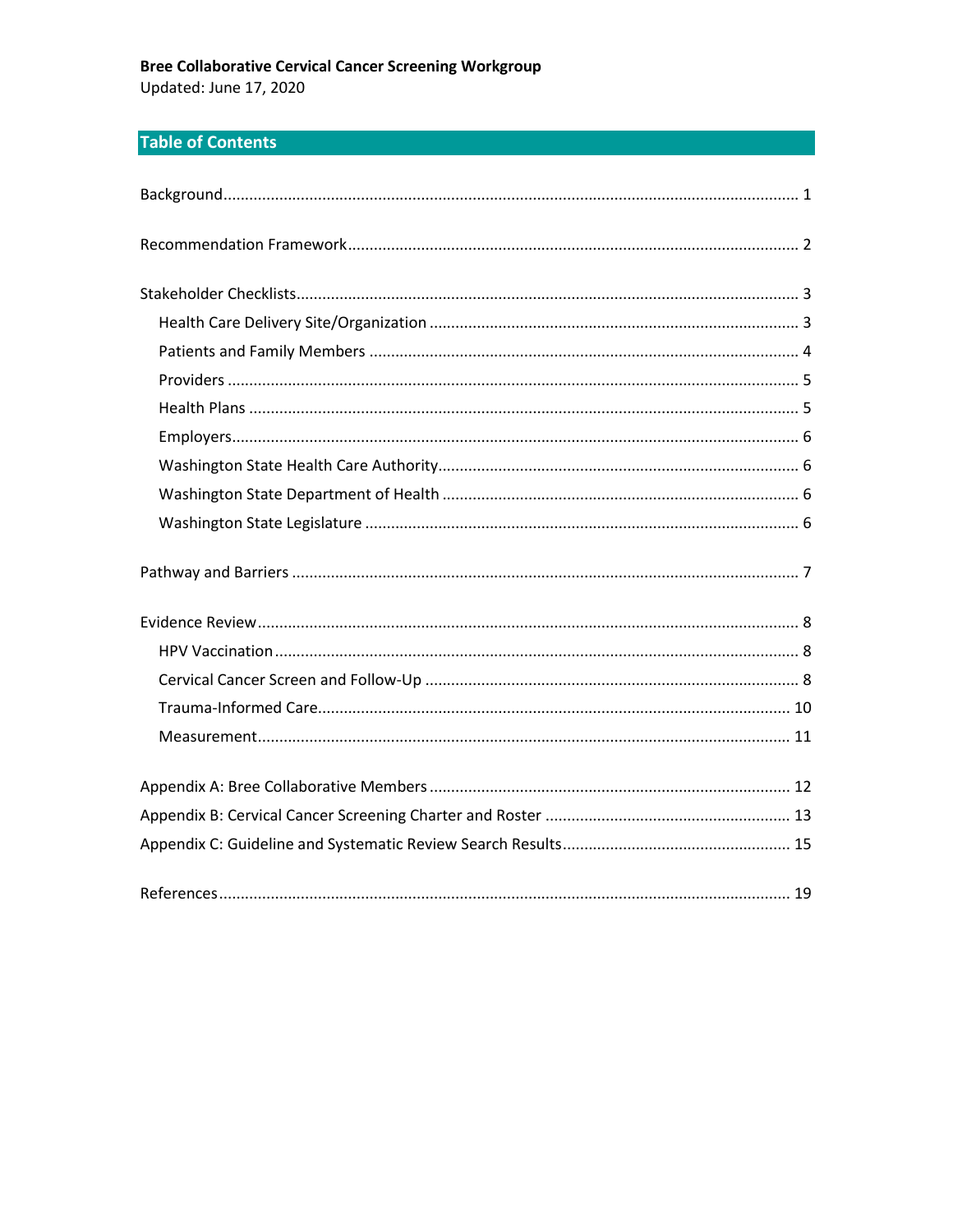### <span id="page-1-0"></span>**Background**

A person's overall risk of being diagnosed with cancer depends on multiple factors including genetics, population-level exposures (e.g., asbestos, viral), individual risk exposures (e.g., excessive alcohol use), and their exposures to and engagement with cancer prevention and cancer screening. In the United States, a person has an almost 40% risk of developing cancer of any type over their lifetime and women have about an 18% chance of dying from cancer of any type (men are slightly higher at 21%).<sup>1</sup> A person with cervical tissue's lifetime risk of developing cervical cancer is 63 out of 1,000 and a mortality rate of 22 out of  $1,000$ .<sup>1</sup>

The mortality rate from cervical cancer has decreased significantly over the last 40 years due to access to the Papanicolaou (Pap) test to screen for pre-cancer and cancerous cells.<sup>2,3</sup> Introduction of the human papillomavirus (HPV) vaccine has decreased HPV infection and incidence of precancer. <sup>4</sup> However, cervical cancer remains the second most common cancer type for those with cervical tissue who are between the ages of 15 and 44.<sup>5</sup> In 2017, for every 100,000 people with cervical tissue, eight new cases of cervical cancer were diagnosed (for the US population this is just under 13,000 people total) and two died (for the US population this is just over 4,000 people total).<sup>6</sup>

Cervical cancer is unique among cancer types in having a readily available type of primary prevention or prevention of disease prior to it occurring. The HPV vaccine has the potential to protect against an estimated 92% of cancers caused by HPV, is recommended for those under 26, and can be given to those as young as nine.<sup>7</sup> People up to age 45 are encouraged to speak to their provider about the benefits of vaccination.<sup>14</sup> However, only about half of adolescents are up to date on vaccination indicating an opportunity to decrease cervical cancer incidence through HPV vaccination initiatives.<sup>8,9</sup>

These recommendations endorse the US Preventive Services Task Force (USPSTF), American Cancer Society (ACS), American Society for Colposcopy and Cervical Pathology (ASCCP) guidelines for cervical cancer screening and acknowledge that due to increased HPV vaccination, screening frequency and type are changing due to changing population risks. The USPSTF recommends that those with cervical tissue be screened for cervical cancer every three or five years (depending on the modality) between the ages of 21 and 65 with individual factors indicating need for more frequent screening.<sup>10</sup> However, the percent of the population with cervical tissue who are up to date on appropriate screening remains at about 50-66% depending on age group and other risk factors.<sup>5</sup> This rate varies significantly by race and ethnicity, where a person lives, and the person's income and insurance status resulting in disparities in cervical cancer incidence and mortality across population groups due to differential access to cervical cancer screens and appropriate follow-up.<sup>11,12</sup>

The gaps discussed above in HPV vaccination and up-to-date cervical cancer screens, as well as closing the "last mile" of cervical cancer Screens through follow-up and colposcopy, can be addressed on an individual and system level to further drive down incidence of cervical cancer and increase overall population health.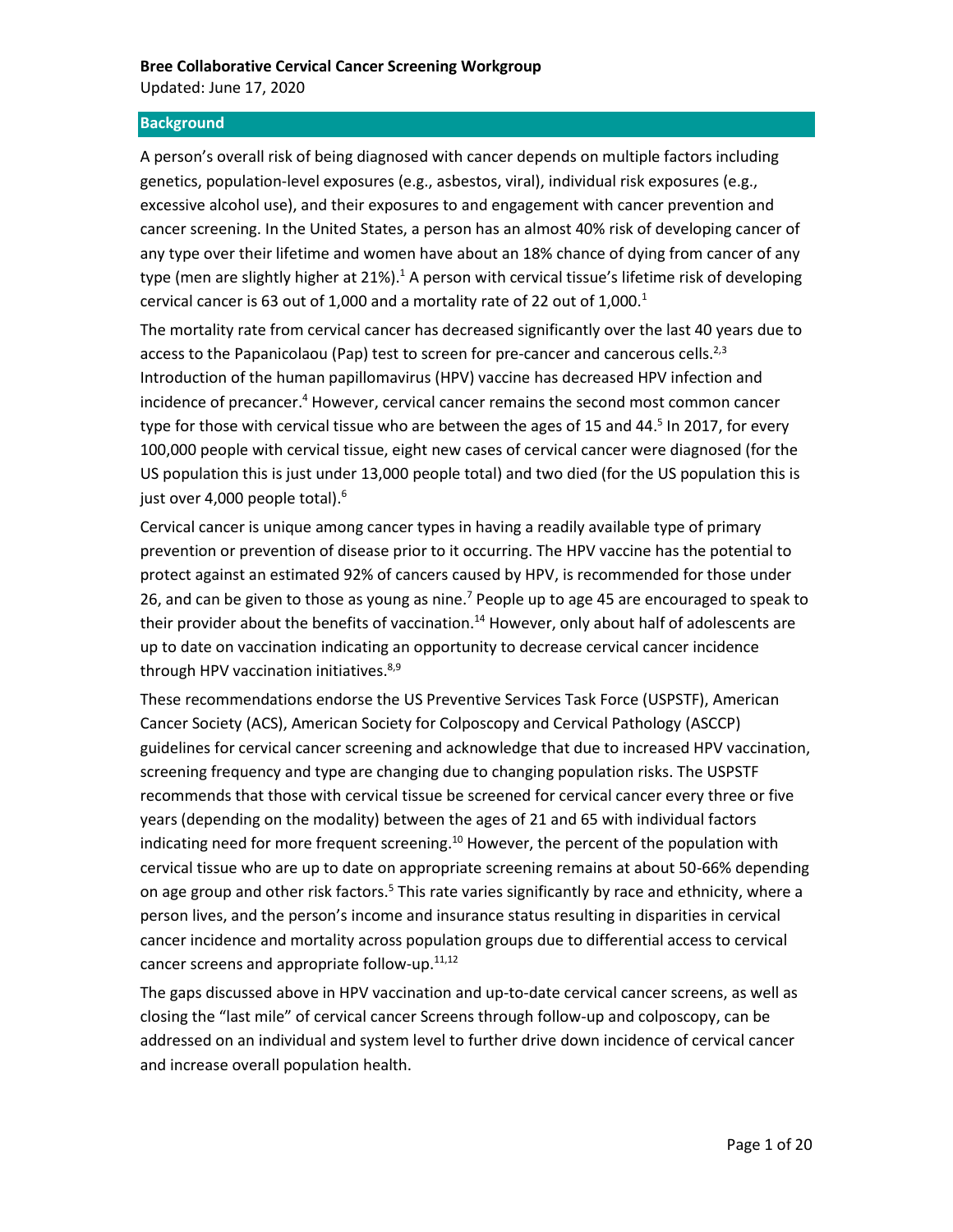Updated: June 17, 2020

## <span id="page-2-0"></span>**Recommendation Framework**

This guideline's goal is to decrease the incidence of mortality and morbidity from cervical cancer. Appropriate prevention through HPV vaccination, appropriate screening, and structured follow-up to abnormal results are mechanisms to achieve this goal. The guideline also recognizes that the capacity of a delivery site to conduct population management activities such as follow-up will vary. Treatment and/or management of cervical cancer is out of scope of these recommendations and the focus areas below outline the pathway from HPV vaccination to cervical cancer screen to follow-up to colposcopy.

| <b>Focus Area</b> | <b>Clinical Steps</b>                                                                                                                                                 |
|-------------------|-----------------------------------------------------------------------------------------------------------------------------------------------------------------------|
| <b>HPV</b>        | Raise the importance of the HPV vaccine during adolescent visits                                                                                                      |
| <b>Vaccine</b>    | Address myths around the HPV vaccine through person-centered education                                                                                                |
|                   | Frame the HPV vaccine as cancer prevention not STI prevention<br>$\bullet$                                                                                            |
|                   | Require HPV vaccine for public school enrollment<br>$\bullet$                                                                                                         |
|                   | Track HPV vaccination at a delivery site level by age, race and ethnicity                                                                                             |
| <b>Cervical</b>   | Frame as preventative screening for pre-cancerous conditions<br>$\bullet$                                                                                             |
| <b>Cancer</b>     | Track and clearly communicate the process and frequency for cervical cancer<br>$\bullet$                                                                              |
| <b>Screen</b>     | screen (e.g., to follow ACS guidelines, using a 25-30-35 schedule (HPV-alone) or,<br>following USPSTF guidelines, at 21-24-27 (cytology-alone) then every 5 years 30- |
|                   | 65 (either HPV-alone or co-test) as a part of routine care                                                                                                            |
|                   | • Practice trauma-informed pelvic exams (i.e., includes assessing and                                                                                                 |
|                   | accommodating for past trauma)                                                                                                                                        |
|                   | For those with cervical tissue follow recent USPSTF screening recommendations.<br>$\bullet$                                                                           |
|                   | Stratify risk and type of test based on age (e.g., 21 to 29 years, 30-65 years, over                                                                                  |
|                   | 65 years)                                                                                                                                                             |
|                   | • Discuss the type of screening test being conducted with the patient                                                                                                 |
|                   | • When approved by the FDA, available, recommended by national quality                                                                                                |
|                   | organizations, and lab-validated, offer self-swab for HPV-alone                                                                                                       |
|                   | Track outcomes and identify disparities in cancer screening and mortality<br>$\bullet$                                                                                |
|                   | through a comprehensive cancer screening registry including colon, breast,                                                                                            |
|                   | and cervical cancers. The registry will include at minimum screening,<br>screening outcome, and factors that influence screening and outcome                          |
|                   | including (at a minimum) race, ethnicity, and insurance status.                                                                                                       |
|                   | • Include measurement of cervical cancer screening for all appropriate                                                                                                |
|                   | populations including for Medicaid and uninsured                                                                                                                      |
|                   | • Prioritize outreach to populations with historical or demonstrated lower                                                                                            |
|                   | screening rates including minoritized individuals, those covered by Medicaid, the                                                                                     |
|                   | underinsured, and the uninsured                                                                                                                                       |
|                   | • Report screening completion by race and ethnicity by site and health plan                                                                                           |
| <b>Abnormal</b>   | Designate a process owner for the site-level cancer screening registry follow-up<br>$\bullet$                                                                         |
| <b>Result</b>     | and outreach (e.g., from care coordinator)                                                                                                                            |
| <b>Follow-Up</b>  | Ensure communication is understandable, person-centered, guideline-consistent,                                                                                        |
|                   | with clear next steps for patients                                                                                                                                    |
| Colposcopy        | Practice trauma-informed gynecology includes assessing and accommodating for<br>$\bullet$                                                                             |
|                   | past trauma)                                                                                                                                                          |
|                   | List of colposcopists and warm handoff to referral providers                                                                                                          |
|                   | Waive member cost share for follow-up evaluation on abnormal screening                                                                                                |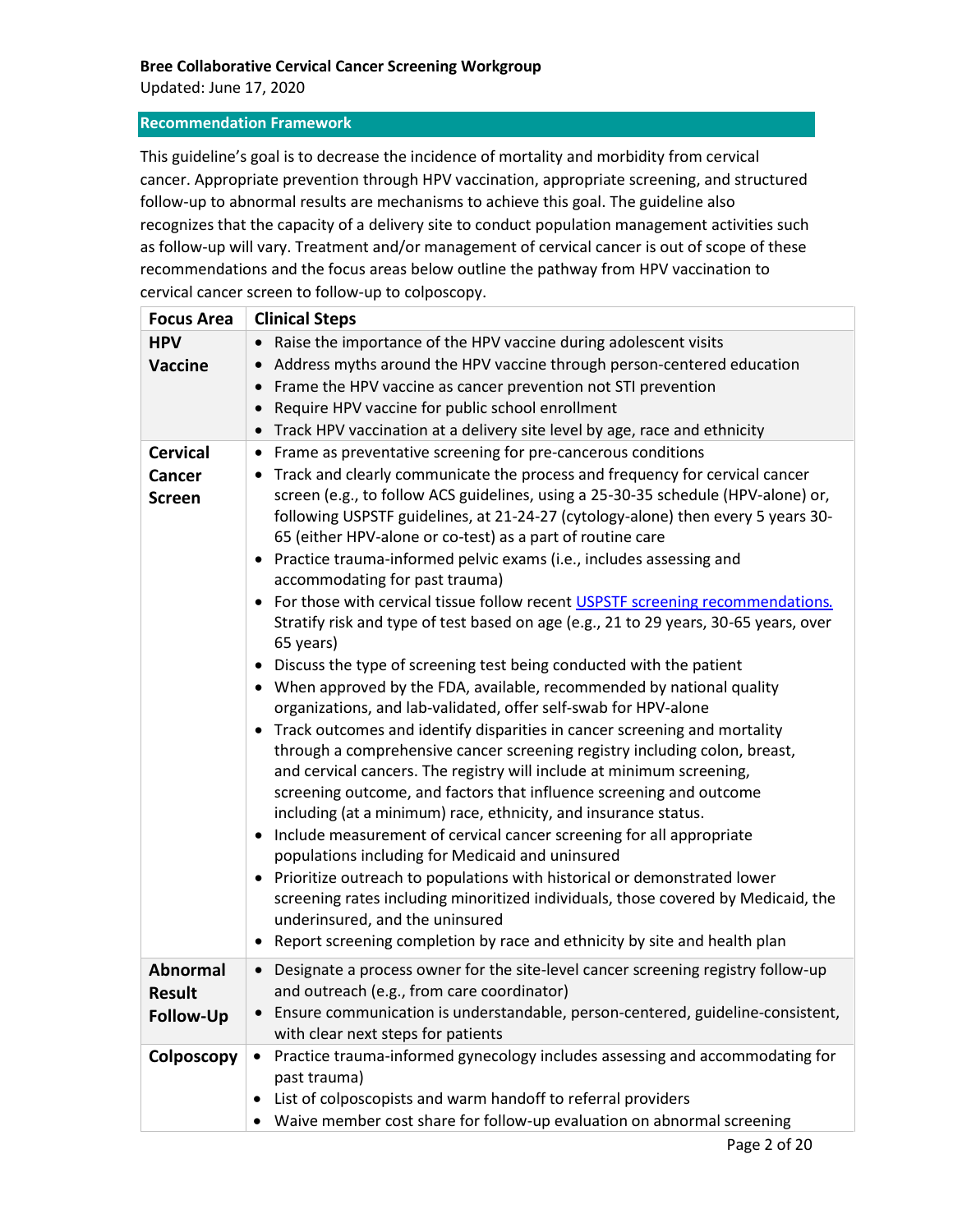Updated: June 17, 2020

## <span id="page-3-0"></span>**Stakeholder Checklists**

## <span id="page-3-1"></span>**Health Care Delivery Site/Organization**

- $\Box$  Develop site-wide clear policies on trauma-informed, culturally humble care.
	- $\circ$  All staff are trained on trauma-informed interactions corresponding to how they interact with patients.
	- o Providers are trained and have electronic guidance on how to have personcentered conversations about:
		- Vaccines and addressing common myths about the HPV vaccine.
		- The process of screening for cervical cancer using a pelvic exam and the difference between pre-cancerous and cancerous cells.
		- How and when to expect results from the cervical cancer screen and how results will be communicated to the patient.
- $\Box$  Define site's attributable population in order to track patients being up to date on HPV vaccine, cervical cancer screens, and follow-up.
- $\Box$  Develop onsite cancer screening registry of attributed population that includes:
	- o Age
	- o HPV vaccination status
	- o Sex at birth and current gender (if available)
	- o Race
	- o Ethnicity
	- o Insurance status
	- o Age of last cervical cancer screen
	- o Age of next cervical cancer screen. Labs at 25, 30, 35, etc are recommended if following the American Cancer Society (ACS), or at 21-24-27-30-35-etc if following the USPSTF guidelines
	- o Screening result history
	- o Whether results have been communicated to patient
	- o Follow-up steps to abnormal results
- $\Box$  Designate staff person to manage cancer screening registry.
- $\Box$  Communicate to patients who are overdue for cervical cancer screen electronically or through mail with process of how to make an appointment and what to expect.
- $\Box$  When a patient makes any appointment:
	- o Providers are electronically notified if patient is due for cervical cancer screen
	- o Patient is notified prior to appointment that they will be offered a pelvic exam and labs (or self-collection of HPV if that is an option), and what to expect
- $\Box$  Develop or utilize an existing list of providers who perform colposcopies, internal or external to the organization.
- $\Box$  Utilize a warm handoff if a patient with an abnormal result is referred to colposcopy
- $\Box$  Test only in CLIA-regulated lab.
- $\Box$  Prioritize outreach for HPV vaccine and cervical cancer screen to populations with demonstrated higher mortality and/or incidence rates including:
	- o Hispanic
	- o Medicaid
	- o Underinsured
	- o Uninsured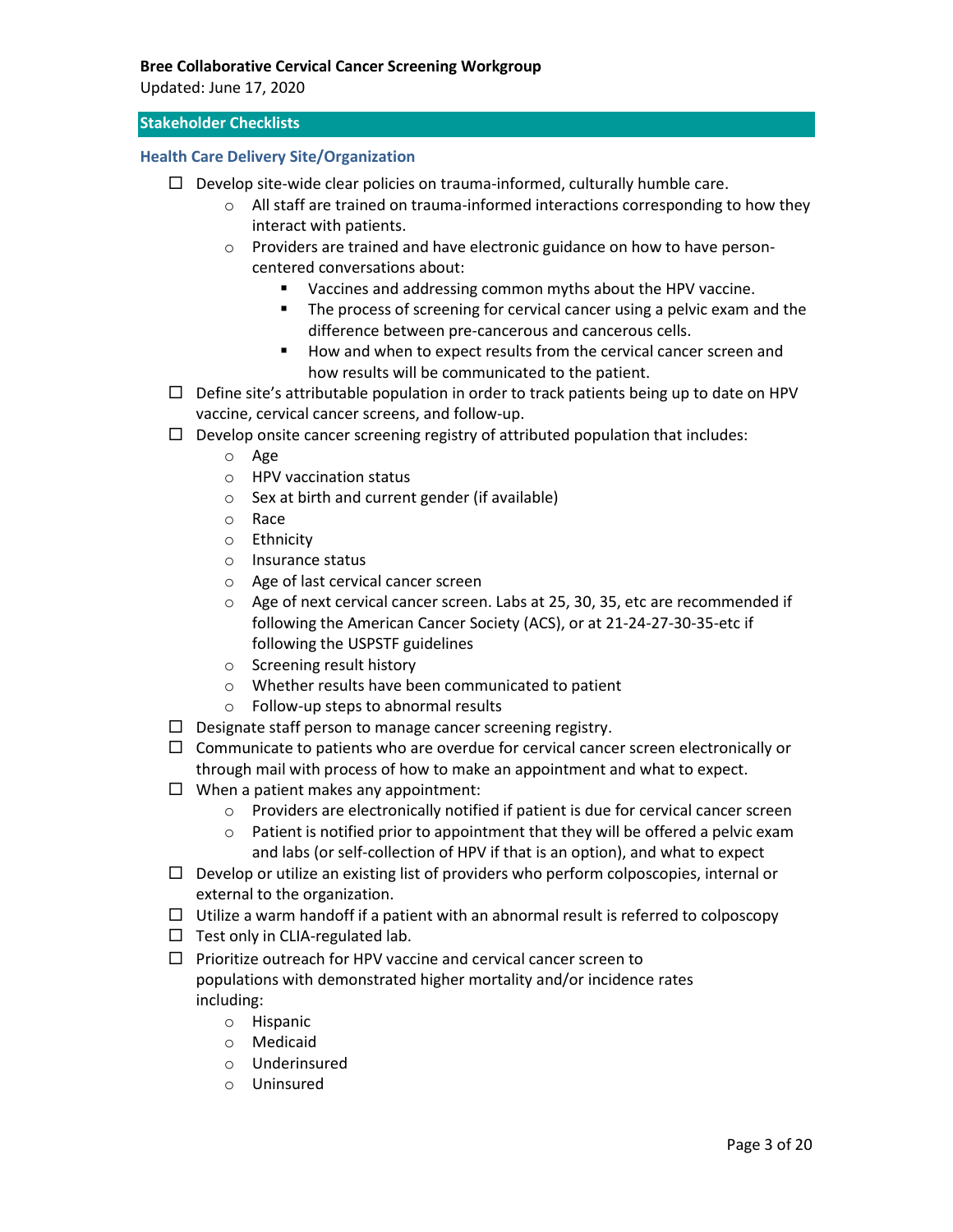Updated: June 17, 2020

## **These recommendations are not intended to be used in lieu of advice from your provider(s).**

## <span id="page-4-0"></span>**Patients and Family Members**

- Most cervical cancer is caused by certain types of human papilloma**virus**. Other types of this virus can cause genital warts.
- $\Box$  The 9 valent HPV vaccine protects against genital warts and over 90% of HPV types that cause cervical cancer
	- o HPV vaccine recommended for children age 9-12 but should be given up to age 26 if not fully vaccinated earlier
	- o If you are between 26-45 you should talk to your provider or care team about whether you should be vaccinated
- $\Box$  This guideline recommends against ordering HPV tests online due to uncertainty about quality and accuracy.
- $\Box$  More information from the American Cancer Societ[y here](https://www.cancer.org/cancer/cervical-cancer/about/what-is-cervical-cancer.html)
- $\Box$  [Basic Information About Cervical Cancer](https://www.cdc.gov/cancer/cervical/basic_info/index.htm) from the Centers for Disease Controland Prevention
- $\Box$  Understand your personal risk for cervical cancer including what the cervix is, how precancer and cancer diagnoses are different, and how your age and whether you have had an HPV vaccine contribute to your personal risk.

"There are many different types of cancer that can happen in humans - it basically means that cells somewhere in the body are growing out of control. "Pre-cancer" is when cells in a part of the body start to show changes that sometimes can *develop* into cancer. In the cervix (a small structure in the far back of the vagina, that connects to the uterus), it usually takes a few years for early "pre-cancer" to turn into actual cancer. There are 2 really good ways to check for pre-cancer that can allow you to actually *prevent* cervical cancer from ever happening: by sending a few cells from the cervix to the lab, and/or checking for the presence of a specific virus that (if it stays in the body for a long time) can cause cancer. With this information, your health care providers can recommend a good plan to keep you safe and healthy.

- $\Box$  If you are aged 21 to 65, your health care provider will talk to you about which screening tests are appropriate for your age and health history.
- $\Box$  If you are over 65, talk to your provider about whether you have had adequate prior screening and are not otherwise at high risk for cervical cancer. If you have had appropriate screening, you may not need to continue screening.
- $\Box$  You might find patient decision aids helpful. The following are available online:
	- o [Pap test: Should I have colposcopy if my Pap test shows minor](https://decisionaid.ohri.ca/AZsumm.php?ID=1026) cell [changes?](https://decisionaid.ohri.ca/AZsumm.php?ID=1026) Healthwise
	- o [Making Choices: A decision aid for women with a mildly abnormal pap](https://decisionaid.ohri.ca/AZsumm.php?ID=1251)  [smear.](https://decisionaid.ohri.ca/AZsumm.php?ID=1251) University of Sydney
	- o [HPV: Should I Get the Vaccine?](https://decisionaid.ohri.ca/AZsumm.php?ID=1647) Healthwise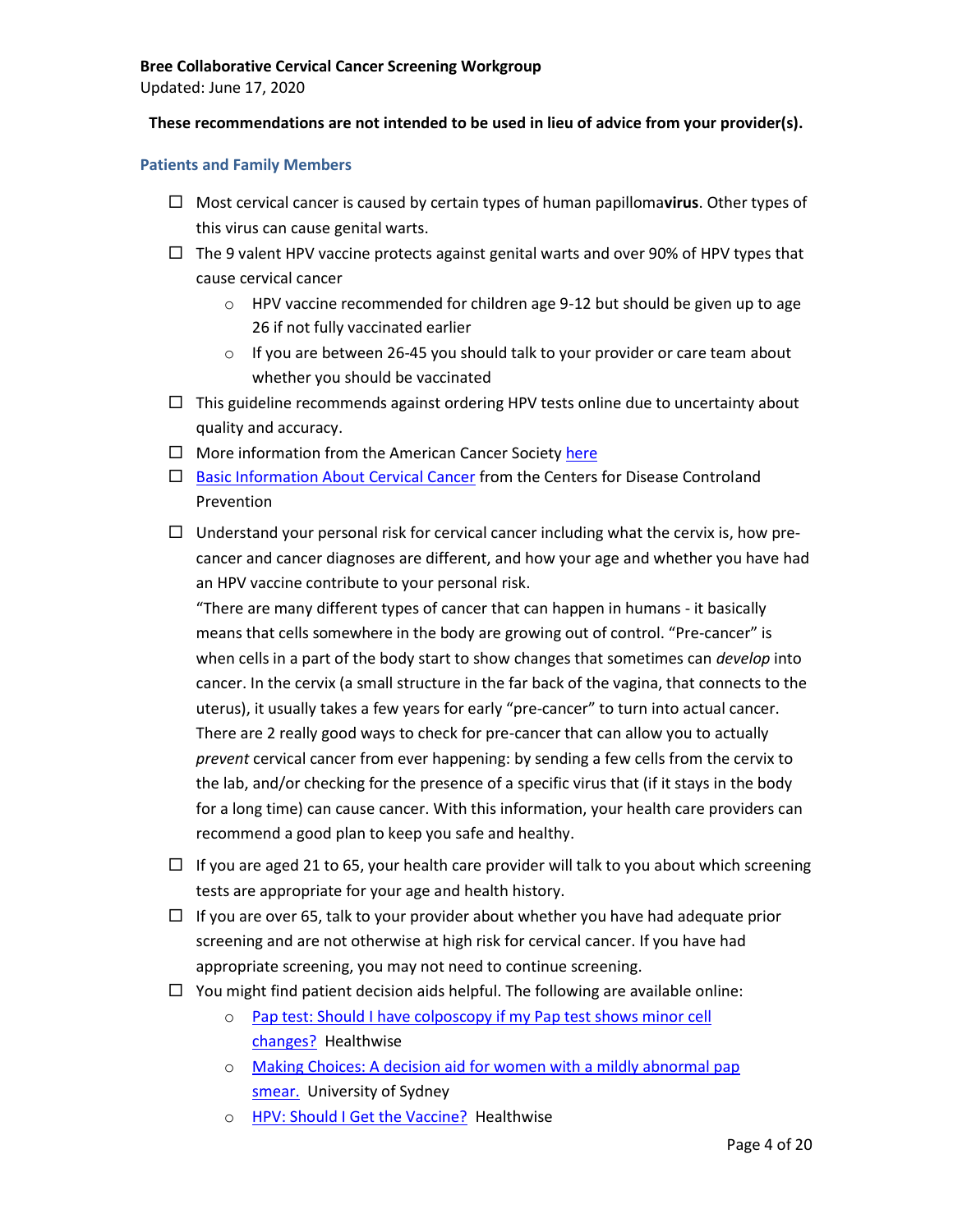Updated: June 17, 2020

#### <span id="page-5-0"></span>**Providers**

- $\Box$  Understand and follow the USPSTF cervical cancer screening recommendations by age and other risk factors
- $\Box$  Talk to the person about how often they should be screened for cervical cancer depending on their age and risk category and why screening remains important for both younger people who have had the HPV vaccine and for older people who may have monogamous sexual partner(s).
- $\Box$  Offer a trauma-informed pelvic exam (includes assessing and accommodating for past trauma)
	- o See [Responding to childhood trauma: the promise and practice of trauma](http://childrescuebill.org/VictimsOfAbuse/RespondingHodas.pdf) [informed](http://childrescuebill.org/VictimsOfAbuse/RespondingHodas.pdf) care
	- o See American Family Physician's Providing [Trauma-Informed](https://www.aafp.org/afp/2017/0515/p655.html#afp20170515p655-b1) Care
- $\Box$  Allow the person to be in control of whether the exam occurs. Ask about the person's experience with pelvic exams. Language suggestions include:
	- o *Have you ever had a pelvic exam before? What has that experience been like for you in the past?*
	- o *What parts of the exam can I adjust to make this experience as comfortable for you as possible? For instance, would you prefer to sit up a little so you can see me better, or put your feet flat on the exam table instead of in the holders, or would you like to place the speculum yourself?*
	- o *You are in charge here: we can pause whenever you want, or you can change your mind and we'll stop at any point.*
- $\Box$  Understand and utilize the cancer screening registry available in your practice including how results or information is communicated to the person receiving care.
	- o Ensure that results, normal or abnormal, are communicated to the person in a way that they understand and that are clearly actionable.
	- $\circ$  Ensure that the patient knows what kind of communications to expect: who will be contacting them, and how, and how to contact the provider directly with any questions or concerns.
- $\Box$  Ensure that your referral colposcopists follow ASCCP [Colposcopy](https://pubmed.ncbi.nlm.nih.gov/28953110/) Standards

### <span id="page-5-1"></span>**Health Plans**

- $\Box$  Collect data on cervical cancer screening by patient race and ethnicity
- $\Box$  Waive member cost share for follow-up to an abnormal screen
- $\Box$  Consider evaluating cancer screening metrics annually to align with changing evidence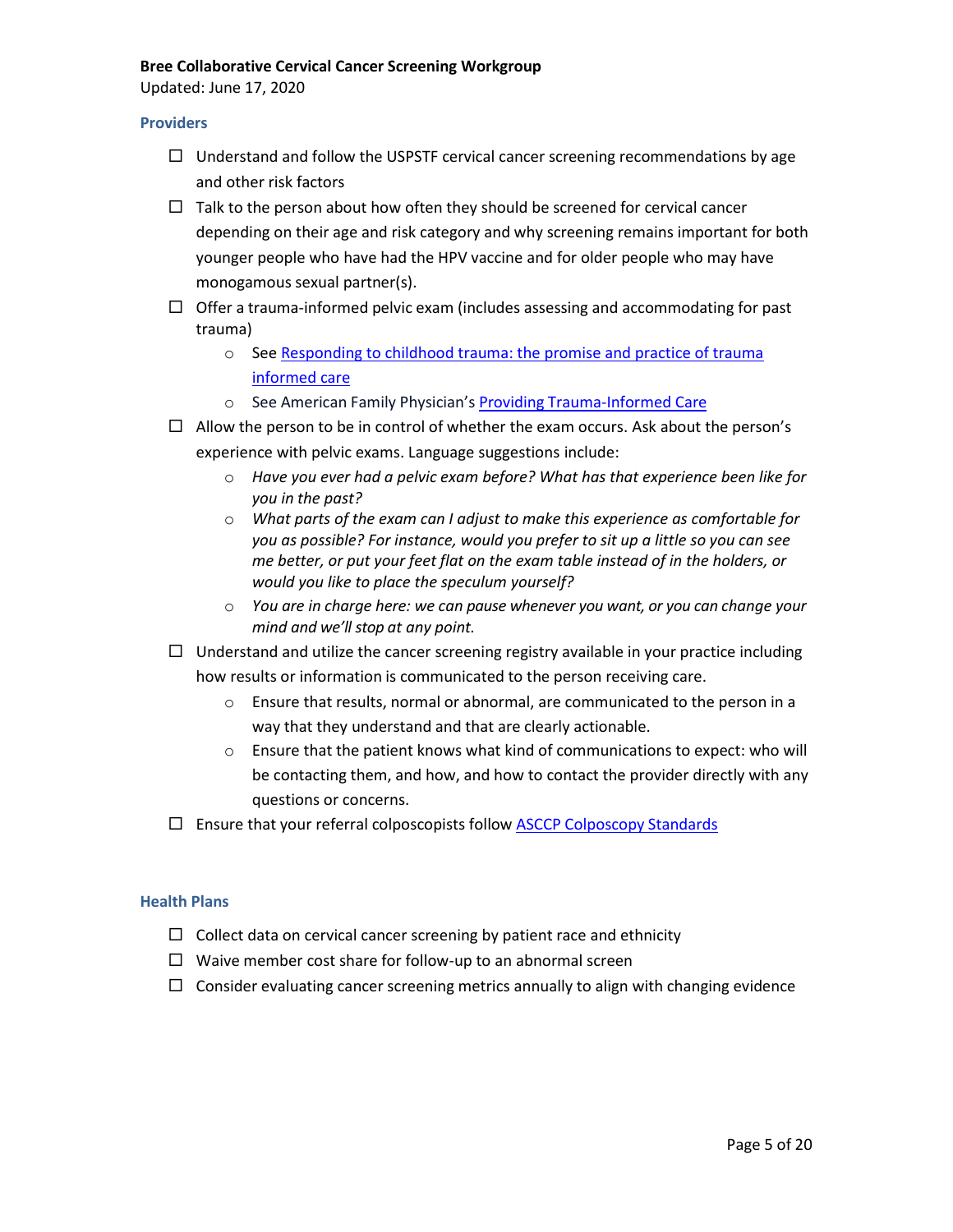Updated: June 17, 2020

### <span id="page-6-0"></span>**Employers**

- $\Box$  When designing employee benefits through value-based contracts (e.g., Centers of Excellence, Accountable Care Organizations), consider evaluating metrics annually to ensure alignment with national guidelines (e.g., cervical cancer screening through HPV testing).
- $\Box$  Consider employee-focused education about relevant cancer screenings aligned with the recommendations from national quality organizations for cancer screening at various sites (e.g., cervical, colorectal, prostate, breast, lung) including information on the difference between pre-cancer and cancer.

### <span id="page-6-1"></span>**Washington State Health Care Authority**

- $\Box$  Require Medicaid Managed Care Plans to report on percentage of eligible adults screened for cervical cancer and by race and ethnicity
- $\Box$  Certify patient decision aids for cancer screening including for cervical cancer

### <span id="page-6-2"></span>**Washington State Department of Health**

- $\Box$  Develop a statewide cancer screening registry for people aged 21-75 or who are otherwise appropriate for receiving breast, cervical, and/or colorectal cancer screening including:
	- o Patient identifier
	- o Age
	- o Sex at birth and current gender (if available)
	- o Race
	- o Ethnicity
	- o Insurance status
	- o Modality selected for screening (if relevant)
	- o Screening date
	- o Screening result
	- o Follow-up steps
- $\Box$  Use data from the registry to compare the rate of cancer screening, stage at diagnosis, and mortality compared across health plans and delivery systems

## <span id="page-6-3"></span>**Washington State Legislature**

- $\Box$  Mandate health plan reporting on available race and ethnicity data for all quality performance metrics
- $\Box$  Require HPV vaccination for school enrollment as for other vaccines
- $\Box$  Consider regulating patient self-purchased STI testing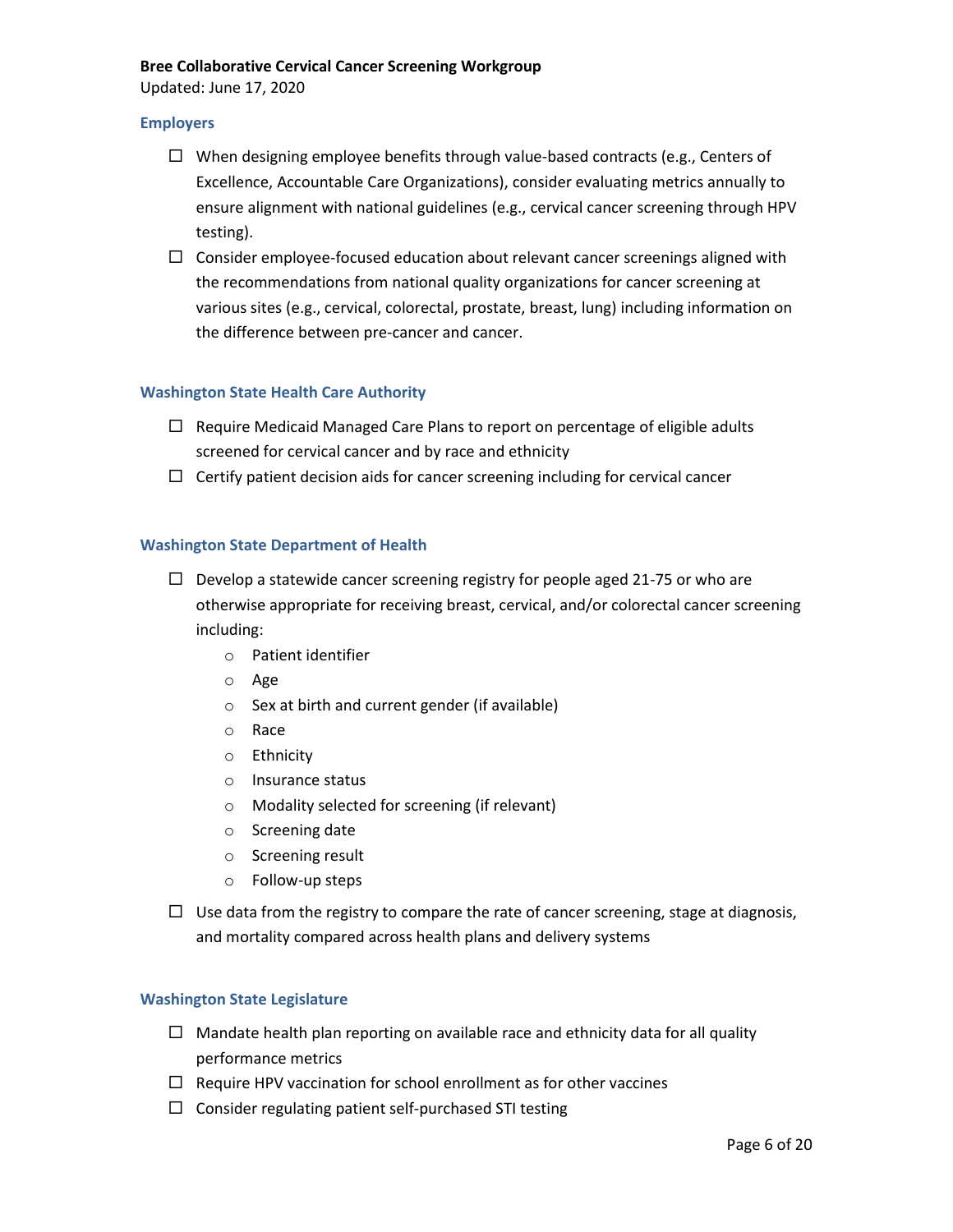Updated: June 17, 2020

### <span id="page-7-0"></span>**Pathway and Barriers**

This pathway is informed by current evidence and this is rapidly changing. The likelihood of cervical cancer incidence and mortality increases when the HPV vaccine is not given, when screening does not occur or does not occur at appropriate intervals, when screening is inaccurate or fails, when follow-up for an abnormal result does not occur, or when treatment fails.<sup>13</sup> Likelihood decreases with provision of the HPV vaccine prior to HPV exposure (prior to initiation of sexual activities), when cervical cancer screening occur at regular intervals and is accurate, when abnormal results are communicated and acted upon, when colposcopy occurs and is effective, and when treatment and/or management of cervical cancer is successful. **Figure 1**, below, outlines this pathway and **table 2**, below, outlines patient, provider, and system-level barriers.



|  | Table 1: Patient, Provider, and System-Level Barriers |
|--|-------------------------------------------------------|
|--|-------------------------------------------------------|

| Level    | <b>HPV Vaccine</b>                                                                                                | <b>CC Screen</b>                                                                                                                                                                                                     | Follow-Up                                                                                                                                                          | Colposcopy                                                                                                                                                                  |
|----------|-------------------------------------------------------------------------------------------------------------------|----------------------------------------------------------------------------------------------------------------------------------------------------------------------------------------------------------------------|--------------------------------------------------------------------------------------------------------------------------------------------------------------------|-----------------------------------------------------------------------------------------------------------------------------------------------------------------------------|
| Patient  | • Parental<br>objection or<br>hesitancy<br>• Stigma around<br>sex and sexually<br>transmitted<br>infections (STI) | • No provider<br>• Cost of visit<br>• Time, transportation,<br>childcare etc.<br>• Knowledge of when to<br>come in<br>• Fear of cancer<br>• Fear of pain<br>• Fear/distress and/or<br>discomfort with pelvic<br>exam | • Fear of cancer<br>• Unclear next steps<br>• Unstable contact<br>information                                                                                      | • Missed<br>appointments<br>(fear, avoidance,<br>time,<br>transportation,<br>childcare etc.)<br>• Limited referral<br>colposcopists<br>• Cost of colposcopy or<br>treatment |
| Provider | • Does not bring up<br>• Stigma around<br>sex and STIs<br>• Incorrect<br>assumptions<br>about risk                | • Unknown patient<br>population<br>• Insensitive or painful<br>pelvic exam or<br>procedure                                                                                                                           | • Incorrect clinical plan<br>(failure to follow ASCCP)<br>• Failure of tracking/care<br>coordination system<br>• Plan not well<br>communicated to patient          | • Insensitive or painful<br>pelvic exam or<br>procedure                                                                                                                     |
| System   | • Tracking HPV<br>vaccinations                                                                                    | • Tracking of population<br>who is up to date on CC<br>screen                                                                                                                                                        | · Unreliable interface<br>between lab and<br>providers, provider and<br>care coordinators,<br>provider, and patients<br>• Unstable system for care<br>coordination | • Limited or no local<br>colposcopists accepting<br>under/uninsured<br>patient referrals                                                                                    |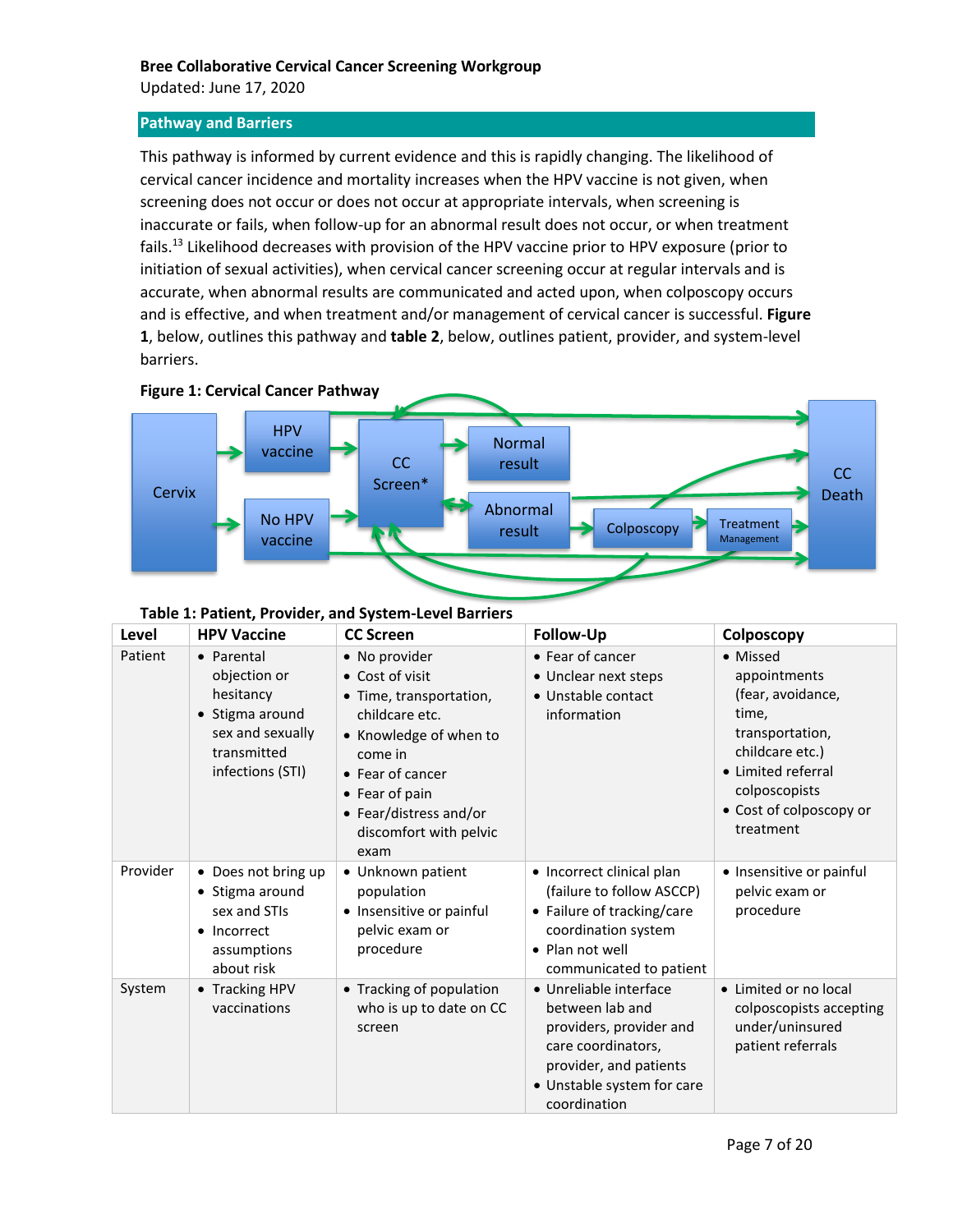#### <span id="page-8-0"></span>**Evidence Review**

#### <span id="page-8-1"></span>**HPV Vaccination**

Uptake of the HPV vaccine remains low among adolescents despite being very effective in preventing the vast majority of types of HPV that cause genital warts and cervical cancer and having few side effects. The CDC recommends the HPV vaccine to those who are between the ages of 11 and 12 allowing the vaccine to be first given at age nine with the second dose being given six to 12 months later.<sup>14</sup> The vaccine is recommended for everyone up to age 26 years. Those who are 27 to 45 may also be good candidates for protection from HPV through vaccination depending on individual sexual history. However, as HPV is primarily transmitted through sexual behaviors, stigma around the vaccine on the part of both patients, providers, and parents remains high.<sup>15</sup> Additionally, vaccine uptake in general suffers from persistent, nonscientific concerns about safety that have been consistently disproven through high investments in vaccine surveillance and a large body of literature proving safety.<sup>16,17</sup>

Vaccine hesitancy is complex with multiple personal, cultural, and social factors. Literature shows key myths around the HPV vaccine including: that the vaccine is not effective, that Pap tests are enough to prevent cancer and the vaccine is unnecessary, not being safe or having other side effects, not being needed as one's immune system clears the virus, and that age 11- 12 is too young.<sup>18</sup> Strategies to address and mitigate vaccine hesitancy should be targeted to individuals and mainly consist of listening, addressing specific points, and education through motivational interviewing techniques.

In addition to patient-specific factors, some providers may be unlikely or resistant to bring up the vaccine with eligible patients or parents. Providers have been shown to be less likely to bring up the HPV vaccine with patients and patient-parent dyads if they "*were uncomfortable discussing sex, perceived parents as hesitant, or believed patients to be low risk*."<sup>19</sup> Pediatric patients are less likely to receive recommendations if they are younger, male, and/or nonwhite.<sup>19</sup> System-level interventions that clearly show which patients should be offered the vaccine and ability to track and highlight disparities such as by race are needed to mitigate provider-level barriers.

## <span id="page-8-2"></span>**Cervical Cancer Screen and Follow-Up**

The United States Preventive Services Task force conducted a review of cervical cancer screening in 2018 including a complete evidence review available [here.](https://www.uspreventiveservicestaskforce.org/uspstf/document/evidence-summary/cervical-cancer-screening) This guideline does not replicate this evidence review and recommends those interested review the USPSTF literature. Specific recommendations by age are as follows with recommendations for earlier, later, or more frequent screening depending on patient-factors (e.g., HIV infection, a compromised immune system, in utero exposure to diethylstilbestrol, previous treatment of a high-grade precancerous lesion or cervical cancer):<sup>20</sup>

- Under age 21 No screening
- Ages 21-29 Screen for cervical cancer every 3 years with cytology alone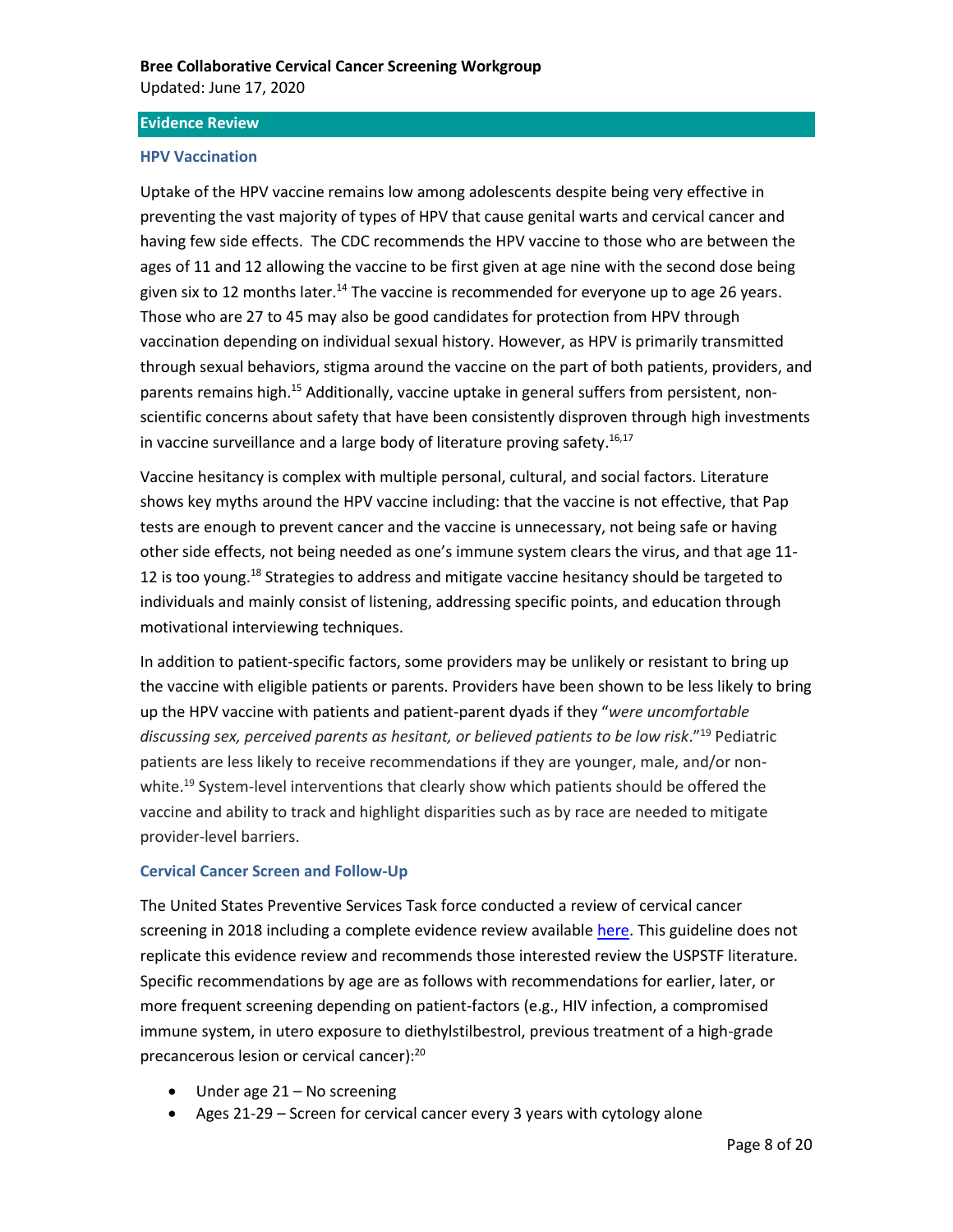Updated: June 17, 2020

- Ages 30-65 Screen for cervical cancer every 3 years with cytology alone, every 5 years with hrHPV testing alone, or every 5 years with co-testing
- Over age 65 No screening

Of populations at risk for cervical cancer mortality, those who have never come in for a cervical cancer screen and those who have had an abnormal screen but not follow-up are most at risk for dying of cervical cancer. The pelvic exam is often a contributing factor in lower cervical cancer screening. The pelvic exam can provoke anxiety, distress, fear of cancer, concerns about cleanliness and many other negative emotions for many of those with cervical tissue.<sup>21</sup> Many prefer female clinicians to perform pelvic exams.<sup>22</sup> Barriers to being up-to-date on cervical cancer screening (including following-up on abnormal results that indicate need for colposcopy or the "last mile of screening") tend to be associated with particular population groups and broadly include: 23,24,25

- Fear of finding cancer;
- Not having clinician recommend screening and therefore not being aware that screening is needed;
- Not trusting clinic staff/providers to respect gender identity/sexual orientation;
- Disabilities which make either comprehension and/or positioning difficult, uncomfortable/painful or embarrassing;
- Feeling uncomfortable with a pelvic exam due to factors such as having male primary care provider, not expecting to have a pelvic exam that day and not being mentally or physically prepared, fear of embarrassment, fear of being judged by the provider, and other reasons;
- Not perceiving an individual risk of cervical cancer;
- The cost of the visit/test;
- Insurance status;
- Low literacy and/or low health literacy in particular; and
- Speaking a language other than that of the provider.

Targeted studies of lower resourced populations, such as those experiencing homelessness, similarly support the above as barriers and additionally show (1) highly prevalent lack of followup with results from a screen; (2) individuals not knowing how frequently they should be tested, and (3) individuals not understanding causes of cervical cancer.<sup>26</sup>

Patient-specific factors can be addressed through system- and provider-level interventions. Education, offering a self-swab for HPV (if validated and available), invitation letters with or without a follow-up phone contact, making an appointment for the person (for the initial cervical cancer screen and/or for any follow-up appointments), and sending reminders has been shown to have a significant impact on cervical cancer screening rates.<sup>2728</sup> For those undergoing colposcopy, receiving a leaflet prior to the procedure is associated with lower psychosexual dysfunction but not anxiety levels, while playing music during the procedure did result in lower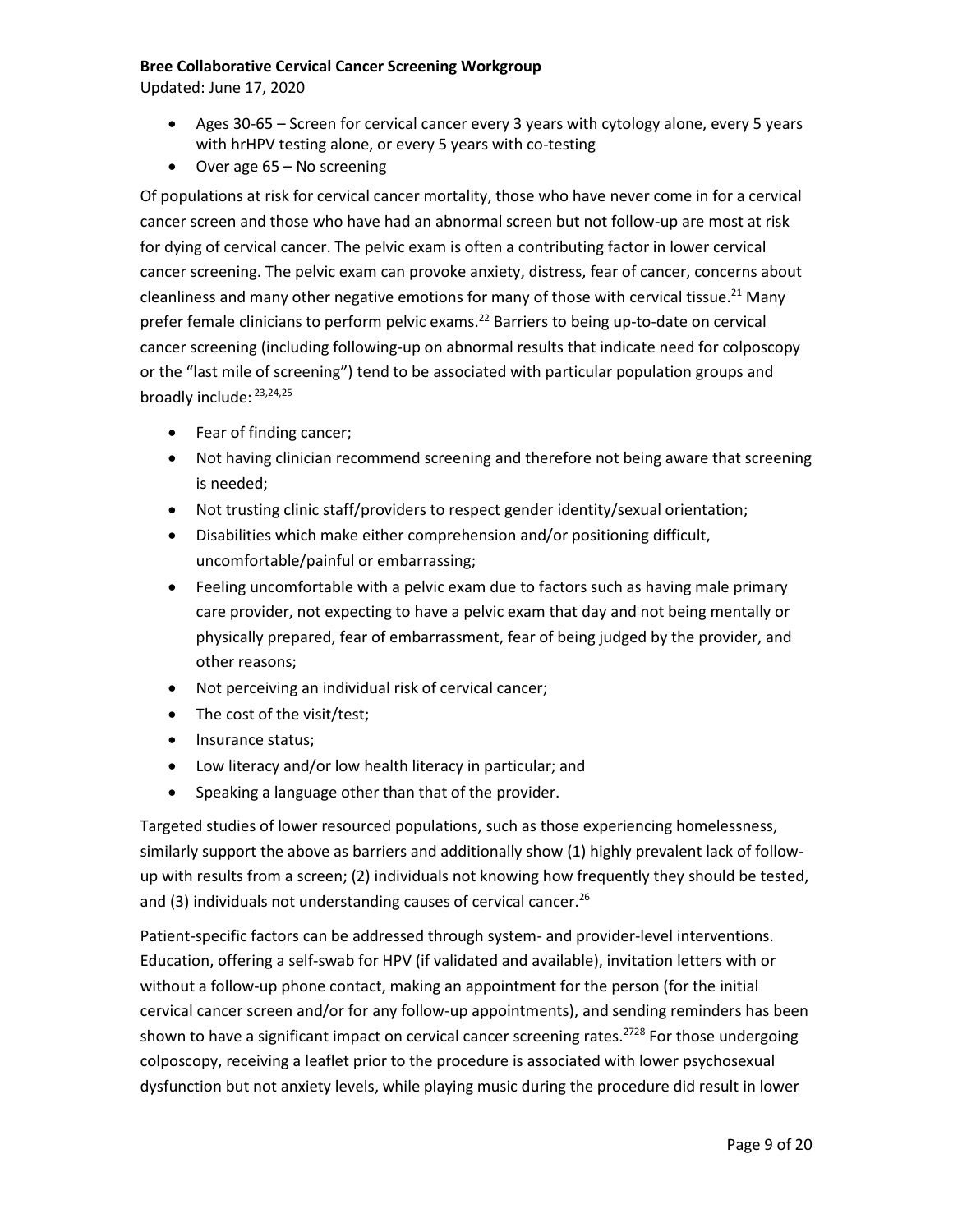Updated: June 17, 2020

## anxiety.<sup>29</sup>

Minoritized individuals with cervical tissue may experience additional social and/or cultural barriers to pelvic exams.<sup>26,27</sup> Foreign-born people with cervical tissue are more likely to die than those born in the United States of cervical cancer, indicating a need for more culturally humble patient-provider interactions and patient-system interactions and better access to the health care system generally through comprehensive insurance coverage.<sup>28</sup>

## <span id="page-10-0"></span>**Trauma-Informed Care**

For a more complete description and history of trauma-informed care see the 2020 [Sexual and](https://www.qualityhealth.org/bree/wp-content/uploads/sites/8/2020/11/Recommendations-Repro-Health-FINAL-2020.pdf)  [Reproductive Health Recommendations.](https://www.qualityhealth.org/bree/wp-content/uploads/sites/8/2020/11/Recommendations-Repro-Health-FINAL-2020.pdf)

Abuse, violence, and other forms of trauma are widespread. The landmark 1998 study on adverse childhood experiences (ACEs) shows the high prevalence of ACEs across populations and links these experiences to a lifetime risk of poor health outcomes such as alcoholism, depression, heart disease, cancer, and obesity.<sup>29</sup> While children are highly sensitive to trauma, as seen through these later health impacts, trauma is also impactful for adults. Traumainformed care is built on understanding a person's individual life experiences (e.g., asking what has happened to you) and the need for a clinical encounter to empower rather than retraumatize a person.<sup>30</sup> The term was developed to integrate an understanding and strategies to mitigate trauma into delivery of behavioral health care and has since been adapted to physical health services and to delivery of integrated physical and behavioral health services.<sup>31</sup>

Reproductive and sexual health questions and services can feel especially invasive for a person who has experienced trauma. Establishing or reaffirming a person-provider relationship rests on developing interpersonal skills including being non-judgmental, providing reassurance, reaffirming that the person can and should ask questions, and talking about the person's goals of care or treatment.<sup>62</sup> This workgroup does not endorse a single guideline for trauma-informed care as this care philosophy cannot be operationalized through a checklist, although checklists can serve as a starting point.

Many organizations have developed toolkits to support trauma-informed care. The Centers for Disease Control and Prevention lists six principles to a trauma-informed approach: 32

- **Safety**: Staff and people receiving care feel physically and psychologically safe
- **Trustworthiness and transparency**
- **Peer support**: Those with lived experience of trauma as allies in recovery or using stories
- **Collaboration and mutuality**: Decision making is shared, power differentials among staff or between providers and people receiving care is reduced
- **Choice**: Empowerment and self-advocacy
- **Cultural, historical and gender issues**: Recognizing and addressing historical trauma, removing provider bias, care that is responsive to cultural background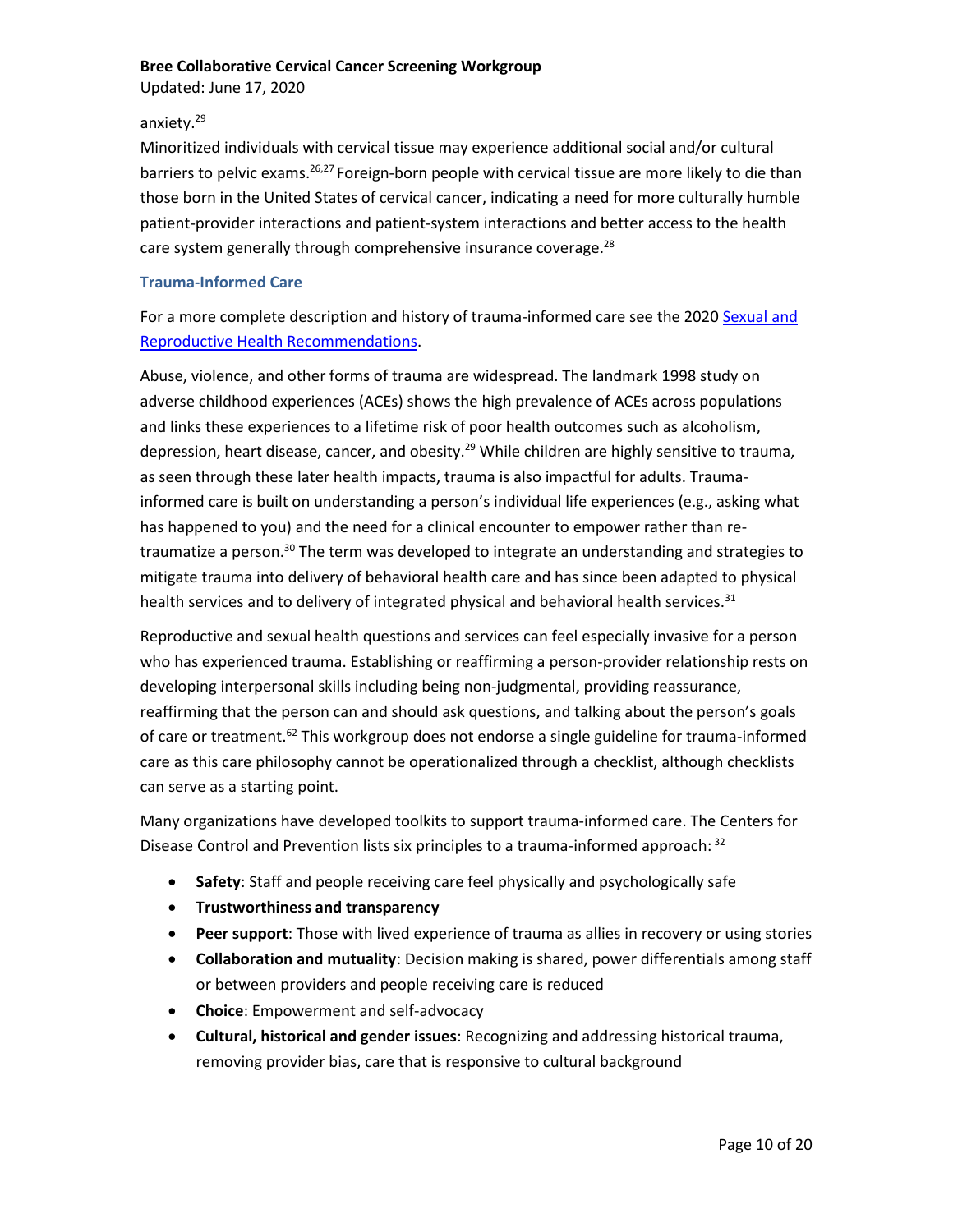Updated: June 17, 2020

Moving to a trauma-informed approach in a clinical setting starts with being trauma-aware, as the Substance Abuse and Mental Health Services Association (SAMHSA) does through their four  $Rs:33$ 

- **Realization** that anyone may have experienced trauma and their behavior can be understood as a coping strategy to address past trauma
- **Recognize** the signs of trauma
- **Respond** to the above through using a universal precautions approach (e.g., all people are approached as though they have experienced trauma)
- **Resist Re-traumatization** by seeking to not create toxic or stressful environments

### <span id="page-11-0"></span>**Measurement**

There is an evolution in evidence-based guidelines based on increased HPV vaccination rates. The current metric, available [here,](https://www.ncqa.org/hedis/measures/cervical-cancer-screening/) from the National Committee for Quality Assurance (NCAQ) does not account for the change in practice based on these changing guidelines. This metric also does not account for follow-up on abnormal screens and therefore cannot speak to the entire cervical cancer screening pathway (i.e., the last mile). The workgroup recommends adopting new guideline-based metrics as they are standardized.

The metric "Assesses women who were screened for cervical cancer using any of the following criteria:

- Women 21–64 years of age who had cervical cytology performed within the last 3 years.
- Women 30–64 years of age who had cervical high-risk human papillomavirus (hrHPV) testing performed within the last 5 years.
- Women 30–64 years of age who had cervical cytology/high-risk human papillomavirus (hrHPV) cotesting within the last 5 years.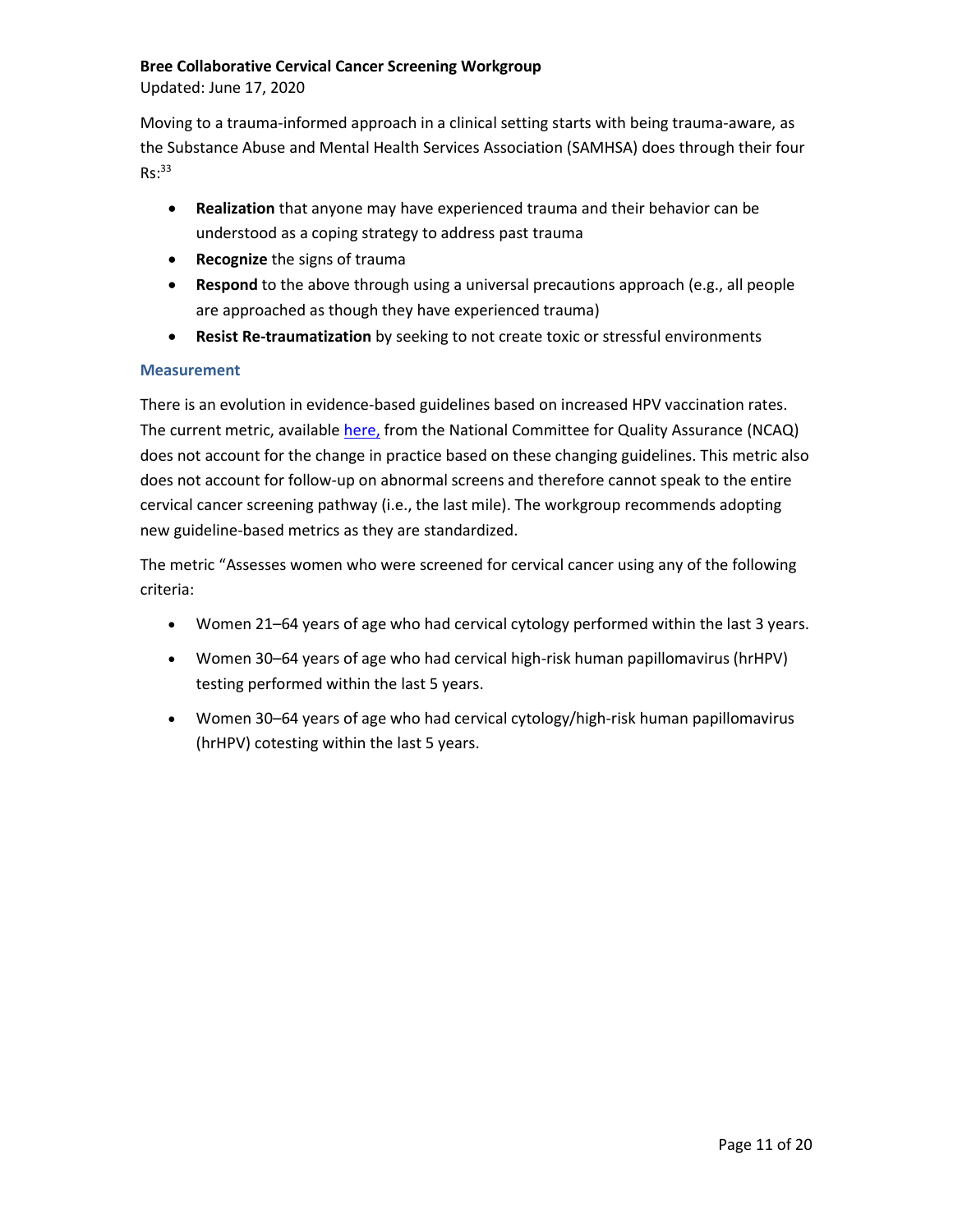## **Bree Collaborative Cervical Cancer Screening Workgroup** Updated: June 17, 2020

## <span id="page-12-0"></span>**Appendix A: Bree Collaborative Members**

| Member                                 | <b>Title</b>                                      | Organization                                                                            |
|----------------------------------------|---------------------------------------------------|-----------------------------------------------------------------------------------------|
| Susie Dade, MS                         | <b>Patient Advocate</b>                           |                                                                                         |
| David Dugdale, MD, MS                  | Medical Director, Value Based<br>Care             | University of Washington<br>Medicine                                                    |
| Gary Franklin, MD, MPH                 | <b>Medical Director</b>                           | <b>Washington State</b><br>Department of Labor and<br>Industries                        |
| Stuart Freed, MD                       | <b>Chief Medical Officer</b>                      | Confluence Health                                                                       |
| Mark Haugen, MD                        | <b>Family Medicine</b>                            | Walla Walla Clinic                                                                      |
| Darcy Jaffe, MN, ARNP,<br>NE-BC, FACHE | Senior Vice President, Safety &<br>Quality        | Washington State Hospital<br>Association                                                |
| Karen Johnson, PhD                     | Director, Performance<br>Improvement & Innovation | Washington Health Alliance                                                              |
| Norifumi Kamo, MD,<br><b>MPP</b>       | <b>Internal Medicine</b>                          | Virginia Mason Franciscan<br>Health                                                     |
| Dan Kent, MD                           | Chief Medical Officer, Community<br>Plan          | UnitedHealthcare                                                                        |
| Wm. Richard Ludwig,                    | Chief Medical Officer, Accountable                | Providence Health and                                                                   |
| <b>MD</b>                              | Care Organization                                 | Services                                                                                |
| <b>Greg Marchand</b>                   | Director, Benefits & Policy and<br>Strategy       | The Boeing Company                                                                      |
| Kimberly Moore, MD                     | Associate Chief Medical Officer                   | Franciscan Health System                                                                |
| Carl Olden, MD                         | <b>Family Physician</b>                           | <b>Pacific Crest Family</b><br>Medicine, Yakima                                         |
| Drew Oliveira, MD                      | <b>Executive Medical Director</b>                 | Regence BlueShield                                                                      |
| Mary Kay O'Neill, MD,<br><b>MBA</b>    | Partner                                           | Mercer                                                                                  |
| Kevin Pieper, MD                       | <b>Chief Medical Officer</b>                      | Kadlac Medical Center                                                                   |
| Susanne Quistgaard,<br><b>MD</b>       | Medical Director, Provider<br><b>Strategies</b>   | <b>Premera Blue Cross</b>                                                               |
| John Robinson, MD, SM                  | Chief Medical Officer                             | <b>First Choice Health</b>                                                              |
| Jeanne Rupert, DO, PhD                 | Provider                                          | The Everett Clinic                                                                      |
| Angela Sparks, MD                      | <b>Medical Director Clinical</b>                  | Kaiser Permanente                                                                       |
|                                        | Knowledge Development &<br>Support                | Washington                                                                              |
| Hugh Straley, MD<br>(Chair)            | Retired                                           | Medical Director, Group<br>Health Cooperative;<br>President, Group Health<br>Physicians |
| Shawn West, MD                         | <b>Medical Director</b>                           | Embright, LLC                                                                           |
| Laura Kate Zaichkin,                   | Director of Health Plan                           | SEIU 775 Benefits Group                                                                 |
| <b>MPH</b>                             | Performance and Strategy                          |                                                                                         |
| Judy Zerzan, MD, MPH                   | <b>Chief Medical Officer</b>                      | Washington State Health<br>Care Authority                                               |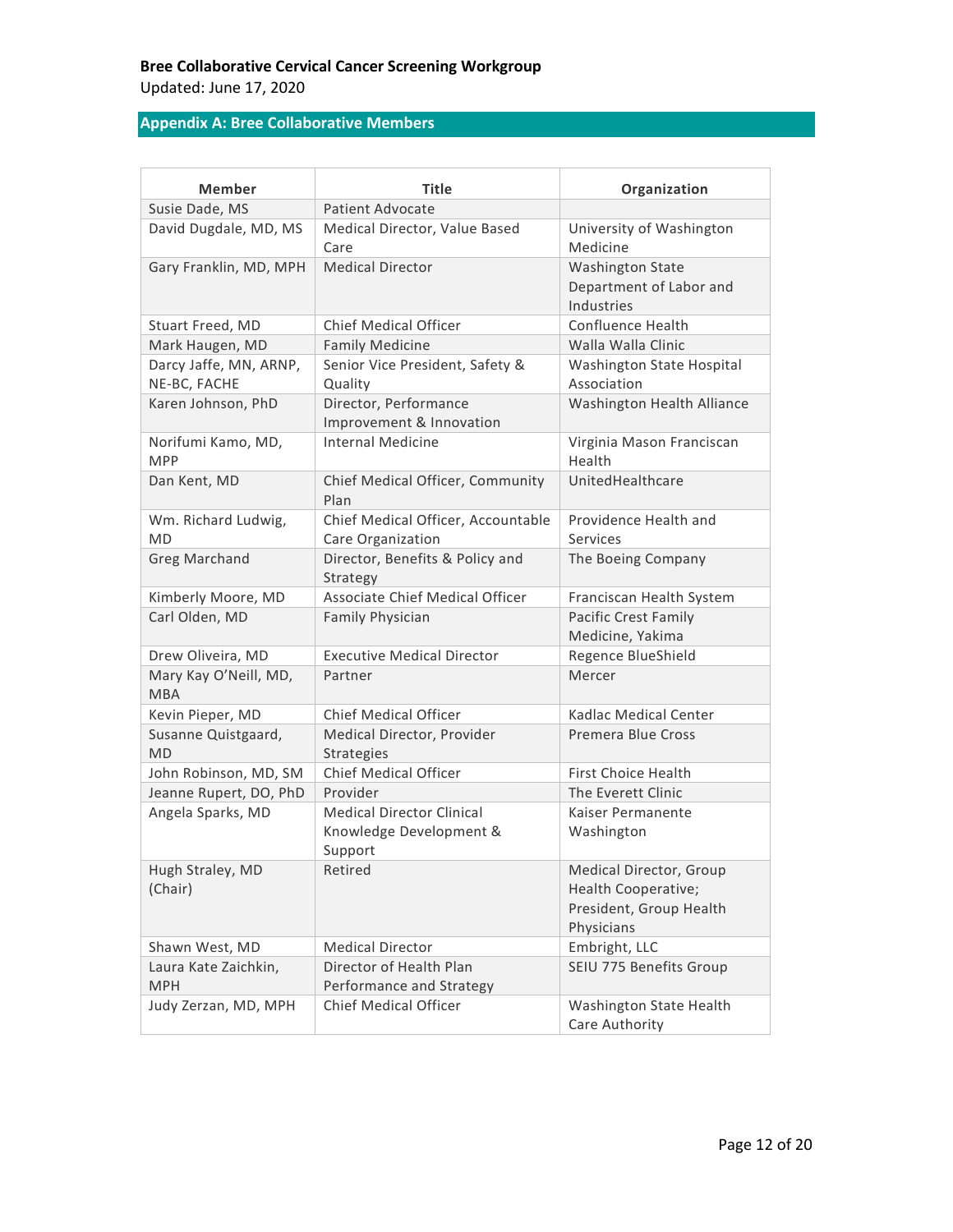#### <span id="page-13-0"></span>**Appendix B: Cervical Cancer Screening Charter and Roster**

#### **Problem Statement**

While deaths from cervical cancer have decreased significantly since the introduction of the Pap test in the middle of the last century, percent of people with up to date screening remain at about 50-66% depending on age group.<sup>1,2</sup> The US Preventive Services Task Force recommends that those with cervical tissue be screened for cervical cancer every three or five years (depending on the modality) between the ages of 21 and 65. $3$  Appropriate, up to date, screening rates also vary based on race, region, and income resulting in disparities in incidence and mortality.<sup>4</sup>

#### **Aim**

To increase the appropriate cervical cancer screening process in Washington State to decrease incidence of and mortality from cervical cancer.

#### **Purpose**

To propose evidence-based recommendations to the full Bree Collaborative on:

- Mechanisms to increase appropriate use of screening including work-up after a positive screen (e.g., last mile of screening)
- Appropriate education and engagement of consumers based on individual risk factors and experience (e.g., those who were assigned female at birth and have transitioned to gender queer or male, age, HPV vaccination status, past trauma especially of a sexual nature)
- Appropriate cervical cancer screening modalities
- Addressing disparities in screening, follow-up, and outcomes (e.g., geographic, by race, by payer)

#### **Duties & Functions**

The workgroup will:

- Research evidence-based and expert-opinion informed guidelines and best practices (emerging and established).
- Consult relevant professional associations and other stakeholder organizations and subject matter experts for feedback, as appropriate.
- Meet for approximately ten-twelve months, as needed.
- Provide updates at Bree Collaborative meetings.
- Post draft report(s) on the Bree Collaborative website for public comment prior to sending report to the Bree Collaborative for approval and adoption.
- Present findings and recommendations in a report.

<sup>1</sup> <https://www.cdc.gov/cancer/cervical/statistics/index.htm>

<sup>2</sup> MacLaughlin K, Jacobson R, Breitkopf C, et al. Trends over time in Pap and Pap—HPV cotesting for cervical cancer screening [published online January 7, 2019]. J Womens Health.

<sup>3</sup> <https://www.uspreventiveservicestaskforce.org/uspstf/recommendation/cervical-cancer-screening>

<sup>4</sup> Pratte MA, Griffin A, Ogazi C, et al. Racial/Ethnic Disparities in Cervical Cancer Screening Services Among Contractors of the Connecticut Breast and Cervical Cancer Early Detection Program. Health Equity. 2018;2(1):30-36. Published 2018 Apr 1.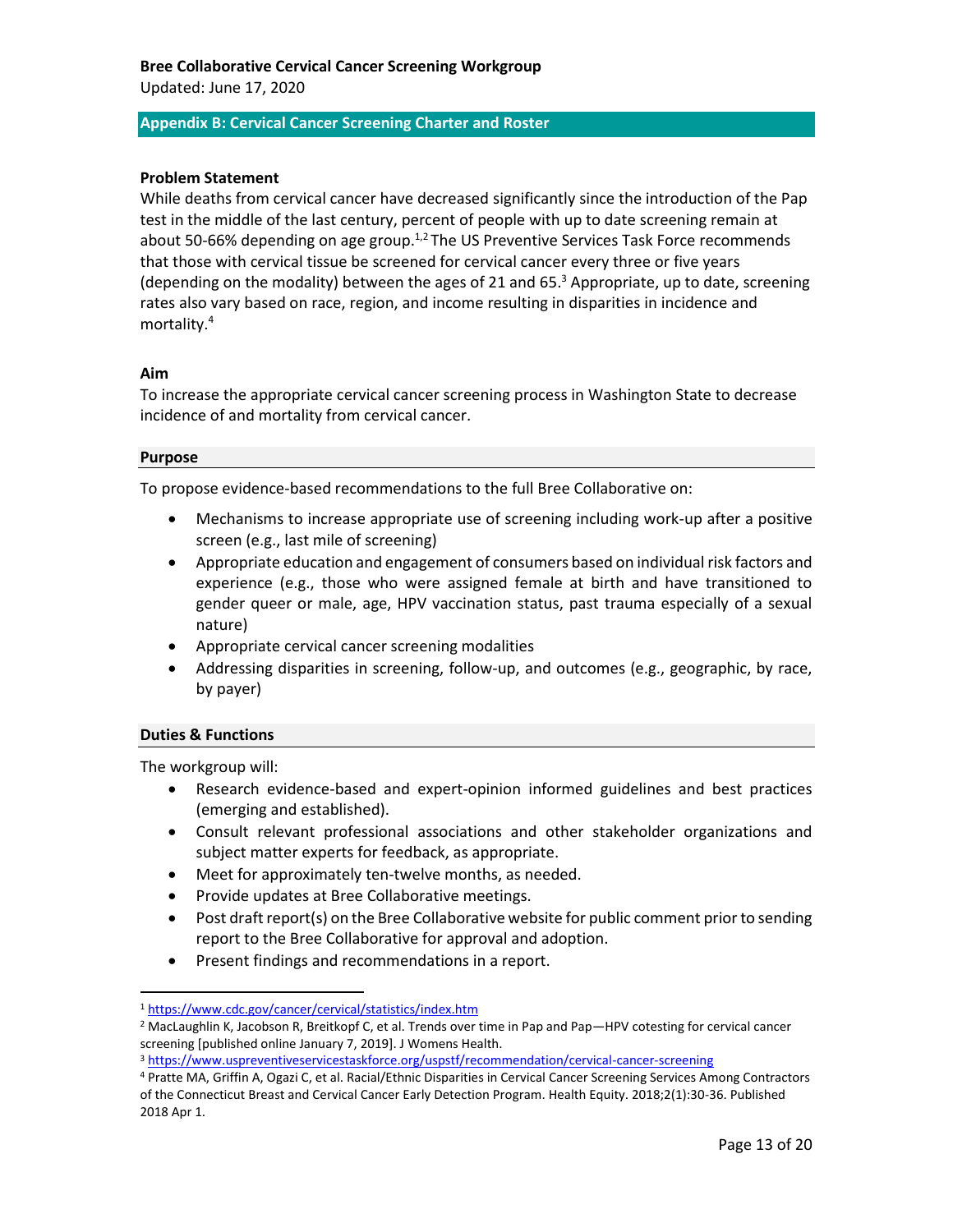Updated: June 17, 2020

- Recommend data-driven and practical implementation strategies including metrics or a process for measurement.
- Create and oversee subsequent subgroups to help carry out the work, as needed.
- Revise this charter as necessary based on scope of work.

#### **Structure**

The workgroup will consist of individuals confirmed by Bree Collaborative members or appointed by the chair of the Bree Collaborative or the workgroup chair. The chair of the workgroup will be appointed by the chair of the Bree Collaborative. The Bree Collaborative director and program assistant will staff and provide management and support services for the workgroup.

Less than the full workgroup may convene to: gather and discuss information; conduct research; analyze relevant issues and facts; or draft recommendations for the deliberation of the full workgroup. A quorum shall be a simple majority and shall be required to accept and approve recommendations to send to the Bree Collaborative.

#### **Meetings**

The workgroup will hold meetings as necessary. The director will conduct meetings along with the chair, arrange for the recording of each meeting, and distribute meeting agendas and other materials prior to each meeting. Additional workgroup members may be added at the discretion of the workgroup chair.

| <b>Name</b>          | <b>Title</b>                         | Organization                      |
|----------------------|--------------------------------------|-----------------------------------|
| Chair: Laura Kate    | Director of Health Plan Performance  | SEIU 775 Benefits Group           |
| Zaichkin, MPH        | and Strategy                         |                                   |
| Virginia Arnold, DNP | Provider                             | Neighborcare Health at Pike       |
| ARNP                 |                                      | Place Market                      |
| Diana Buist, PhD,    | Senior Investigator and Director of  | Kaiser Permanente Washington      |
| <b>MPH</b>           | Research and Strategic Partnerships  | Health Research Institute         |
| LuAnn Chen, MD,      | Senior Medical Director              | Community Health Plan of          |
| MHA, FAAFP           |                                      | Washington                        |
| Colleen Haller, MPH  | Manager, Care Improvement & Clinical | Community Health Plan of          |
|                      | Integration                          | Washington                        |
| Beth Kruse, CNM      | Midwife                              | <b>Public Health Seattle King</b> |
|                      |                                      | County                            |
| Jordann Loehr, MD    | Obstetrics and Gynecology            | Toppenish Medical-Dental Clinic   |
| Constance Mao, MD    | Associate Professor Emeritus,        | University of Washington          |
|                      | Obstetrics and Gynecology            | School of Medicine                |
|                      |                                      |                                   |
| Sophia Shaddy, MD,   | Pathologist                          | CellNetix Pathology               |
| Sandra White, MD     |                                      |                                   |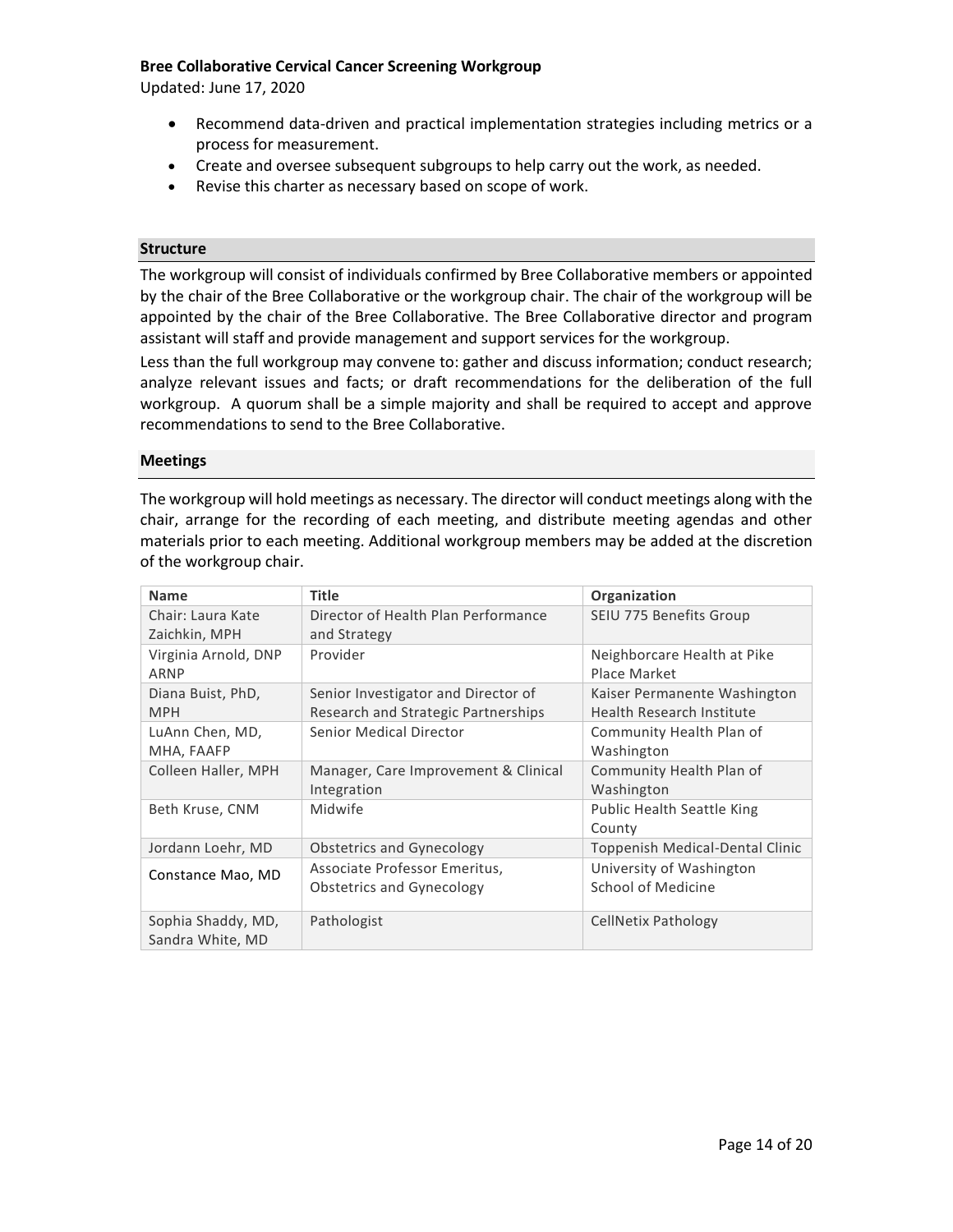Updated: June 17, 2020

## **Appendix C: Guideline and Systematic Review Search Results**

<span id="page-15-0"></span>

|                                                     | Year | Title                                                                                | <b>Summary or Findings</b>                                                                                                                                                                                                                                                                                                                                                                                                                                                                                                                                                                                                                                                                                                                                                                                                                                                                                                                                                                                                                                                                                                                                                                                                                                                                                                                                                                                                                                                                                                                                                                                                                                                                                                                                                                                                                                                                                                                                                                                                                                                                                                                                                                                                                                                                                                                  |
|-----------------------------------------------------|------|--------------------------------------------------------------------------------------|---------------------------------------------------------------------------------------------------------------------------------------------------------------------------------------------------------------------------------------------------------------------------------------------------------------------------------------------------------------------------------------------------------------------------------------------------------------------------------------------------------------------------------------------------------------------------------------------------------------------------------------------------------------------------------------------------------------------------------------------------------------------------------------------------------------------------------------------------------------------------------------------------------------------------------------------------------------------------------------------------------------------------------------------------------------------------------------------------------------------------------------------------------------------------------------------------------------------------------------------------------------------------------------------------------------------------------------------------------------------------------------------------------------------------------------------------------------------------------------------------------------------------------------------------------------------------------------------------------------------------------------------------------------------------------------------------------------------------------------------------------------------------------------------------------------------------------------------------------------------------------------------------------------------------------------------------------------------------------------------------------------------------------------------------------------------------------------------------------------------------------------------------------------------------------------------------------------------------------------------------------------------------------------------------------------------------------------------|
| AHRQ:<br>Research<br><b>Findings and</b><br>Reports | 2019 | <b>Achieving</b><br><b>Health Equity</b><br>in Preventive<br><b>Services</b>         | No eligible studies evaluated effects of provider-specific barriers; 18 studies of population barriers provided low or<br>insufficient evidence regarding insurance coverage, access, age, rural location, low income, language, low health<br>literacy, country of origin, and attitudes. In 12 studies of clinician interventions, screening was higher for colorectal<br>cancer with patient navigation, risk assessment and counseling, educational materials, and decision aids; breast and<br>cervical cancer with reminders involving lay health workers; and cervical cancer with outreach and health education.<br>Clinician-delivered interventions were effective for smoking cessation and weight loss. In 11 studies of health<br>information technologies, automated reminders and electronic decision aids increased colorectal cancer screening, and<br>web- or telephone-based self-monitoring improved weight loss, but other technologies were not effective. In 88<br>studies of health system interventions, evidence was strongest for patient navigation to increase screening for<br>colorectal (risk ratio [RR] 1.64; 95% confidence interval [Cl] 1.42 to 1.92; 22 trials), breast (RR 1.50; 95% Cl 1.22 to 1.91;<br>10 trials), and cervical cancer (RR 1.11; 95% CI 1.05 to 1.19). Screening was also higher for colorectal cancer with<br>telephone calls, prompts, other outreach methods, screening checklists, provider training, and community<br>engagement; breast cancer with lay health workers, patient education, screening checklists, and community<br>engagement; cervical cancer with telephone calls, prompts, and community engagement; and lung cancer with patient<br>navigation. Trials of smoking cessation and obesity education and counseling had mixed results. In populations<br>adversely affected by disparities, evidence is strongest for patient navigation to increase colorectal, breast, and cervical<br>cancer screening; telephone calls and prompts to increase colorectal cancer screening; and reminders including lay<br>health workers encouraging breast cancer screening. Evidence is low or insufficient to determine effects of barriers or<br>effectiveness of other interventions because of lack of studies and methodological limitations of existing studies. |
|                                                     | 2016 | Improving<br>Cultural<br>Competence to<br><b>Reduce Health</b><br><b>Disparities</b> | None of the included studies measured the effect of cultural competence interventions on health care disparities. Most<br>of the training interventions measured changes in professional attitudes toward the population of interest but did not<br>measure the downstream effect of changing provider beliefs on the care delivered to patients. Interventions that<br>altered existing protocols, empowered patients to interact with the formal health care system or prompted provider<br>behavior at the point of care were more likely to measure patient-centered outcomes. The medium or high risk of bias<br>of the included studies, the heterogeneity of populations, and the lack of measurement consensus prohibited pooling<br>estimates or commenting about efficacy in a meaningful or responsible way. The term "cultural competence" is not<br>well defined for the LGBT and disability populations and is often conflated with patient-centered or individualized care.<br>There are many gaps in the literature; many large subpopulations are not represented.                                                                                                                                                                                                                                                                                                                                                                                                                                                                                                                                                                                                                                                                                                                                                                                                                                                                                                                                                                                                                                                                                                                                                                                                                                                         |
|                                                     | 2018 | <b>US Preventive</b><br><b>Services Task</b><br><b>Force Cervical</b><br>Cancer      | In most trials and in a large U.S.-based observational study, women younger than age 30 to 35 years had higher rates of<br>hrHPV positivity and CIN3+, accompanied by higher rates of colposcopy. No completed studies compared different<br>screening intervals. All of the RCTs on hrHPV screening were conducted in countries with organized screening<br>programs, which are not available to most women in the United States. Rigorous comparative research is needed in                                                                                                                                                                                                                                                                                                                                                                                                                                                                                                                                                                                                                                                                                                                                                                                                                                                                                                                                                                                                                                                                                                                                                                                                                                                                                                                                                                                                                                                                                                                                                                                                                                                                                                                                                                                                                                                               |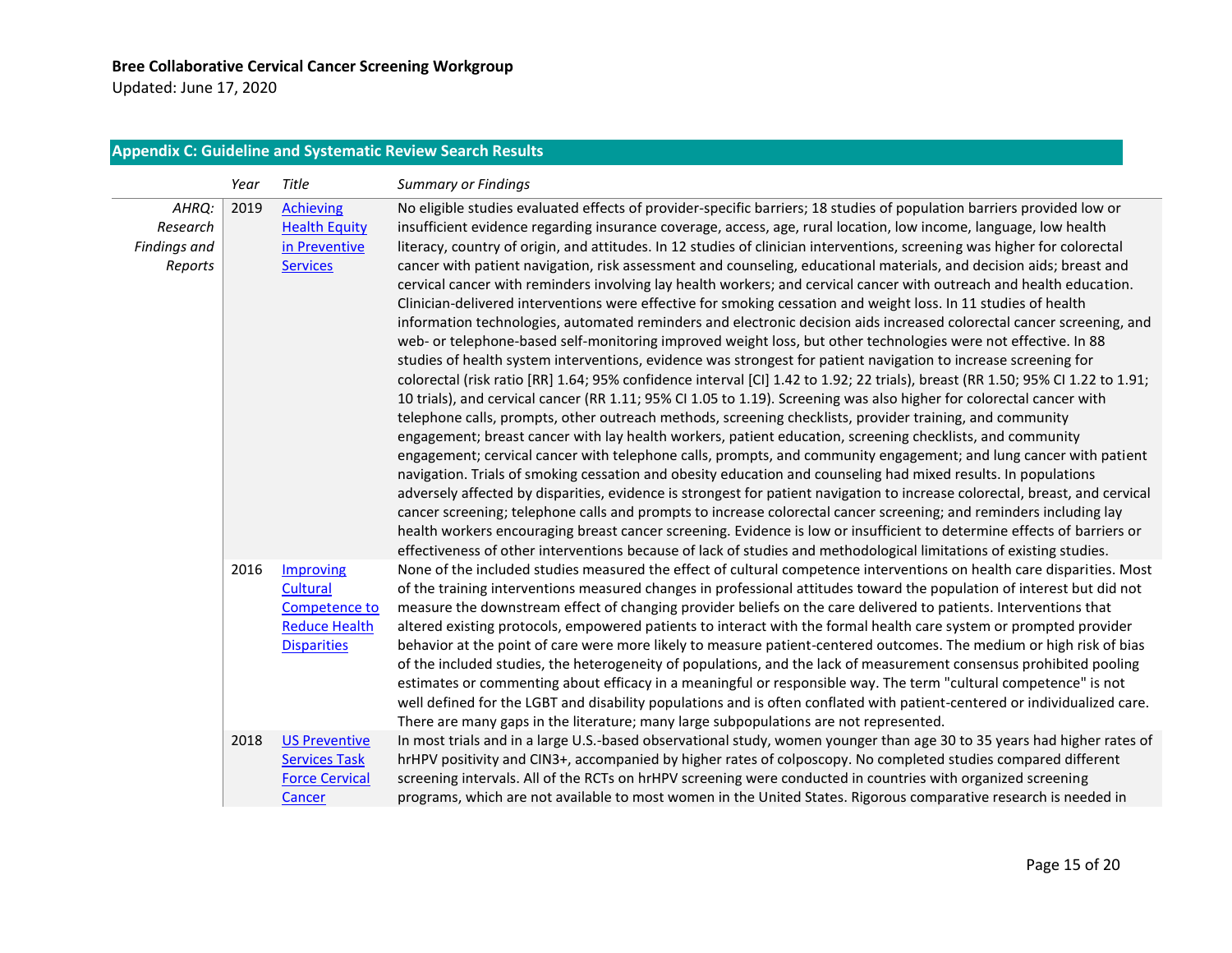Updated: June 17, 2020

|                        |      |                                                                                                                         | U.S. screening settings to examine longer screening intervals, long-term outcomes, and to identify effective strategies<br>for outreach and screening of poorly screened and unscreened women. The higher sensitivity of hrHPV testing in a<br>single round may have potential to improve outcomes in this high-risk population.                                                                                                                                                                                                                                                                                                                                                                                                                                                                                                                                                                 |
|------------------------|------|-------------------------------------------------------------------------------------------------------------------------|--------------------------------------------------------------------------------------------------------------------------------------------------------------------------------------------------------------------------------------------------------------------------------------------------------------------------------------------------------------------------------------------------------------------------------------------------------------------------------------------------------------------------------------------------------------------------------------------------------------------------------------------------------------------------------------------------------------------------------------------------------------------------------------------------------------------------------------------------------------------------------------------------|
| Cochrane<br>Collection | 2011 | <b>Interventions</b><br>targeted at<br>women to<br>encourage the<br>uptake of<br>cervical<br>screening                  | Thirty - eight trials met our inclusion criteria. These trials assessed the effectiveness of invitational and educational<br>interventions, counselling, risk factor assessment and procedural interventions. Heterogeneity between trials limited<br>statistical pooling of data. Overall, however, invitations appear to be effective methods of increasing uptake. In<br>addition, there is limited evidence to support the use of educational materials. Secondary outcomes including cost data<br>were incompletely documented so evidence was limited. Most trials were at moderate risk of bias. Informed uptake of<br>cervical screening was not reported in any trials.                                                                                                                                                                                                                 |
|                        | 2016 | <b>Interventions</b><br>to encourage<br>uptake of<br>cancer<br>screening for<br>people with<br>severe mental<br>illness | A comprehensive search showed that currently there is no RCT evidence for any method of encouraging cancer<br>screening uptake in people with SMI. No specific approach can therefore be recommended. High-quality, large-scale<br>RCTs are needed urgently to help address the disparity between people with SMI and others in cancer screening<br>uptake.                                                                                                                                                                                                                                                                                                                                                                                                                                                                                                                                      |
|                        | 2017 | Cytology<br>versus HPV<br>testing for<br>cervical cancer<br>screening in<br>the general<br>population                   | Whilst HPV tests are less likely to miss cases of CIN 2+ and CIN 3+, these tests do lead to more unnecessary referrals.<br>However, a negative HPV test is more reassuring than a negative cytological test, as the cytological test has a greater<br>chance of being falsely negative, which could lead to delays in receiving the appropriate treatment. Evidence from<br>prospective longitudinal studies is needed to establish the relative clinical implications of these tests.                                                                                                                                                                                                                                                                                                                                                                                                           |
|                        | 2013 | Personalised<br>risk<br>communication<br>for informed<br>decision<br>making about<br>taking<br>screening tests          | There is strong evidence from three trials that personalised risk estimates incorporated within communication<br>interventions for screening programmes enhance informed choices. However the evidence for increasing the uptake of<br>such screening tests with similar interventions is weak, and it is not clear if this increase is associated with informed<br>choices. Studies included a diverse range of screening programmes. Therefore, data from this review do not allow us to<br>draw conclusions about the best interventions to deliver personalised risk communication for enhancing informed<br>decisions. The results are dominated by findings from the topic area of mammography and colorectal cancer. Caution is<br>therefore required in generalising from these results, and particularly for clinical topics other than mammography and<br>colorectal cancer screening. |
|                        | 2011 | <b>Interventions</b><br>for reducing                                                                                    | Anxiety appears to be reduced by playing music during colposcopy. Although information leaflets did not reduce<br>anxiety levels, they did increase knowledge levels and are therefore useful in obtaining clinical consent to the                                                                                                                                                                                                                                                                                                                                                                                                                                                                                                                                                                                                                                                               |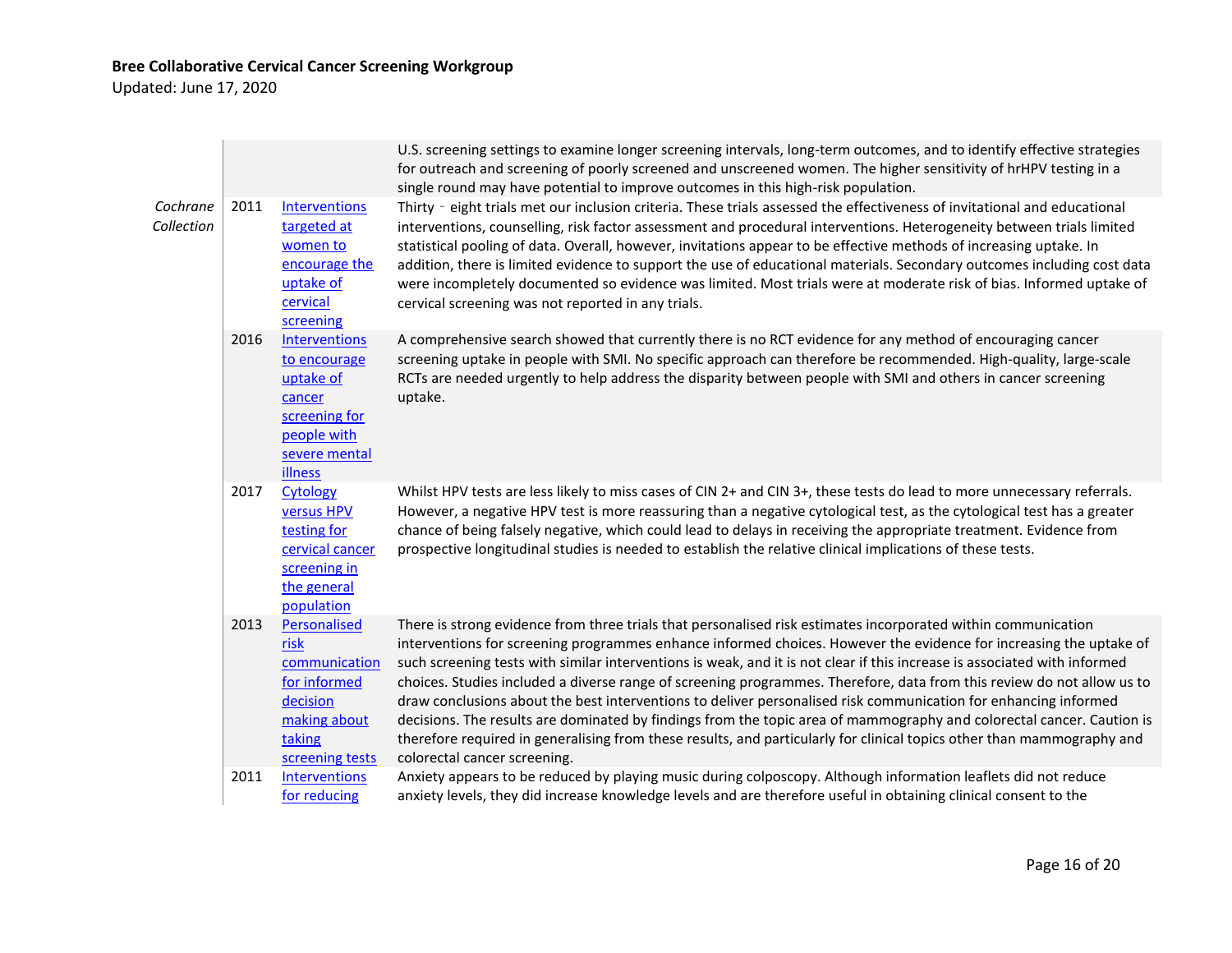Updated: June 17, 2020

|                                                                          |      | anxiety in<br>women<br>undergoing<br>colposcopy                                                                                    | colposcopic procedure. Leaflets also contributed to improved patient quality of life by reducing psychosexual<br>dysfunction.                                                                                                                                                                                                                                                                                                                                                                                                                                                                                                                                                                                                                                                                                                                                                            |
|--------------------------------------------------------------------------|------|------------------------------------------------------------------------------------------------------------------------------------|------------------------------------------------------------------------------------------------------------------------------------------------------------------------------------------------------------------------------------------------------------------------------------------------------------------------------------------------------------------------------------------------------------------------------------------------------------------------------------------------------------------------------------------------------------------------------------------------------------------------------------------------------------------------------------------------------------------------------------------------------------------------------------------------------------------------------------------------------------------------------------------|
|                                                                          | 2017 | <b>Decision aids</b><br>for people<br>facing health<br>treatment or<br>screening<br>decisions                                      | Compared to usual care across a wide variety of decision contexts, people exposed to decision aids feel more<br>knowledgeable, better informed, and clearer about their values, and they probably have a more active role in decision<br>making and more accurate risk perceptions. There is growing evidence that decision aids may improve values-<br>congruent choices. There are no adverse effects on health outcomes or satisfaction. New for this updated is evidence<br>indicating improved knowledge and accurate risk perceptions when decision aids are used either within or in<br>preparation for the consultation. Further research is needed on the effects on adherence with the chosen option, cost-<br>effectiveness, and use with lower literacy populations.                                                                                                         |
| Veterans<br>Administration<br>Evidence-<br>based<br>Synthesis<br>Program | 2014 | The Effects of<br><b>Shared</b><br><b>Decision</b><br><b>Making on</b><br>Cancer<br><b>Screening</b>                               | The ideal SDM intervention would enhance Decision Quality (i.e., increase knowledge and values clarity) and Impact<br>(i.e., increase satisfaction, reduce decision conflict, and have minimal impact on service utilization). The desired impact<br>on Decision Action depends on the screening decision. For decisions about how to screen (such as colorectal cancer<br>screening), the ideal SDM intervention would exert the desired effects on Decision Quality and Impact without<br>reducing measures of Decision Action such as screening intention and behavior. For decisions about whether to screen<br>(such as breast, cervical, and prostate cancer in some age groups and risk categories), the goal is to facilitate<br>personalized decision making based on values and preferences. Hence, there are no desired effects on Decision Action<br>per se in this context. |
|                                                                          | 2013 | <b>Screening</b><br>Pelvic<br><b>Examinations</b><br>in.<br>Asymptomatic<br><b>Average Risk</b><br><b>Adult Women</b>              | This systematic review was undertaken to evaluate the benefits and harms of the routine screening pelvic examination<br>in asymptomatic, average risk, non-pregnant, adult women. For cervical cancer and sexually transmitted infection (i.e.,<br>Chlamydia and gonorrhea) screening and for initiation of hormonal contraception we summarize the results of recent<br>reviews and guidelines from major US health organizations. For all other indications, we performed and report results<br>from a comprehensive search of the medical literature.                                                                                                                                                                                                                                                                                                                                 |
|                                                                          | 2019 | <b>Evidence Brief:</b><br><b>Accuracy of</b><br>Self-report for<br><b>Cervical and</b><br><b>Breast Cancer</b><br><b>Screening</b> | Unscreened women tend to over-report having had a mammogram or pap test, but screened more accurately report<br>their screening. 48% to 61% of unscreened patients according to their medical record accurately reported no screening<br>(39% to 52% over-reported screening). 96% of screened patients according to their medical record accurately reported<br>their screening. We have moderate confidence in these findings, as there are a large number of mostly fair-quality<br>studies directly assessing the accuracy of self-report compared to medical records. Future research should focus on<br>assessing the impact of accepting self-report on clinical and system-level outcomes.                                                                                                                                                                                       |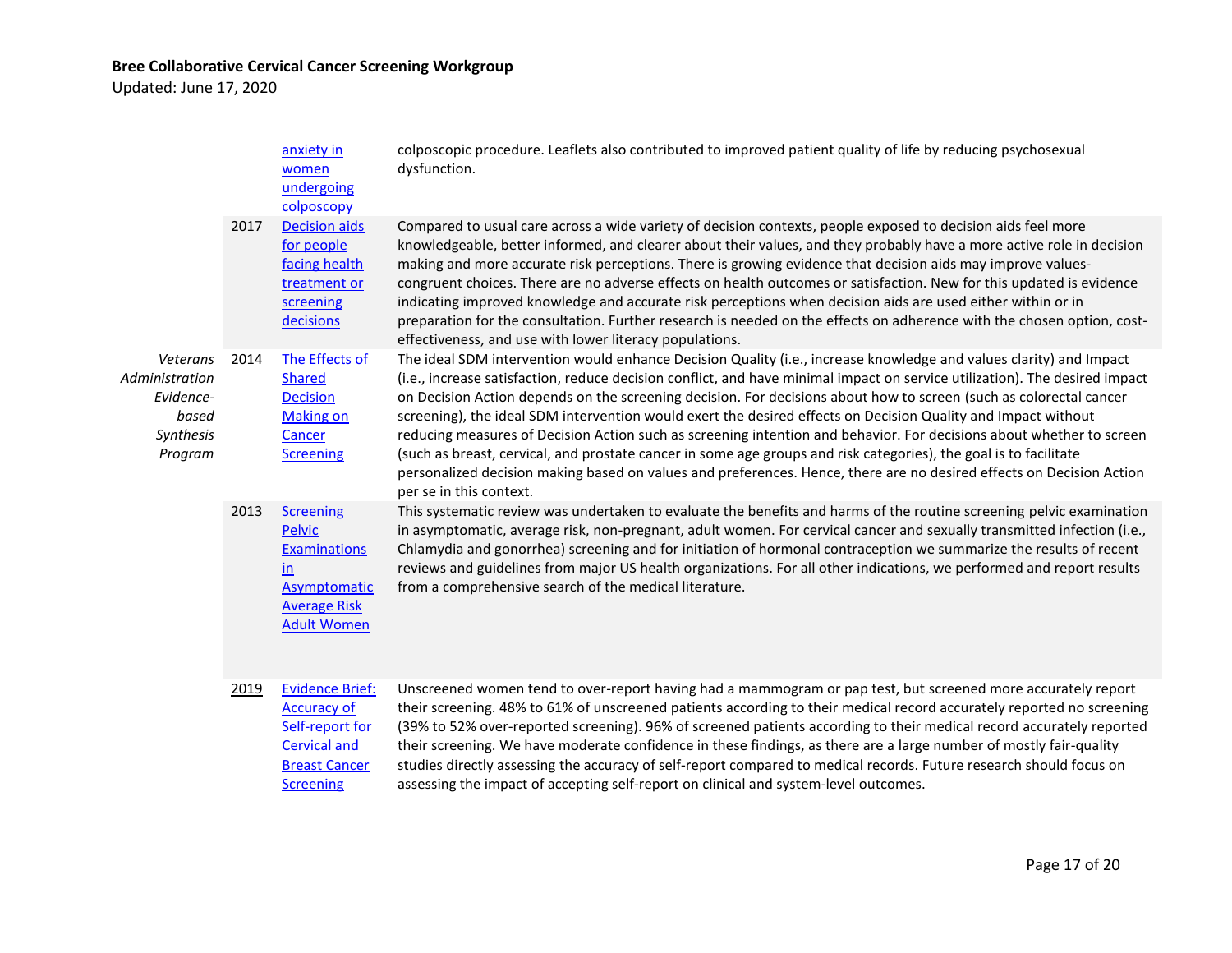Updated: June 17, 2020

| Health<br>Technology<br>Assessment<br>Program       | N/A                                                      |
|-----------------------------------------------------|----------------------------------------------------------|
| Centers for<br>Disease<br>Control and<br>Prevention | Cervical Cancer<br>www.cdc.gov/cancer/cervical/index.htm |
| Institute for<br>Clinical and<br>Economic<br>Review | N/A                                                      |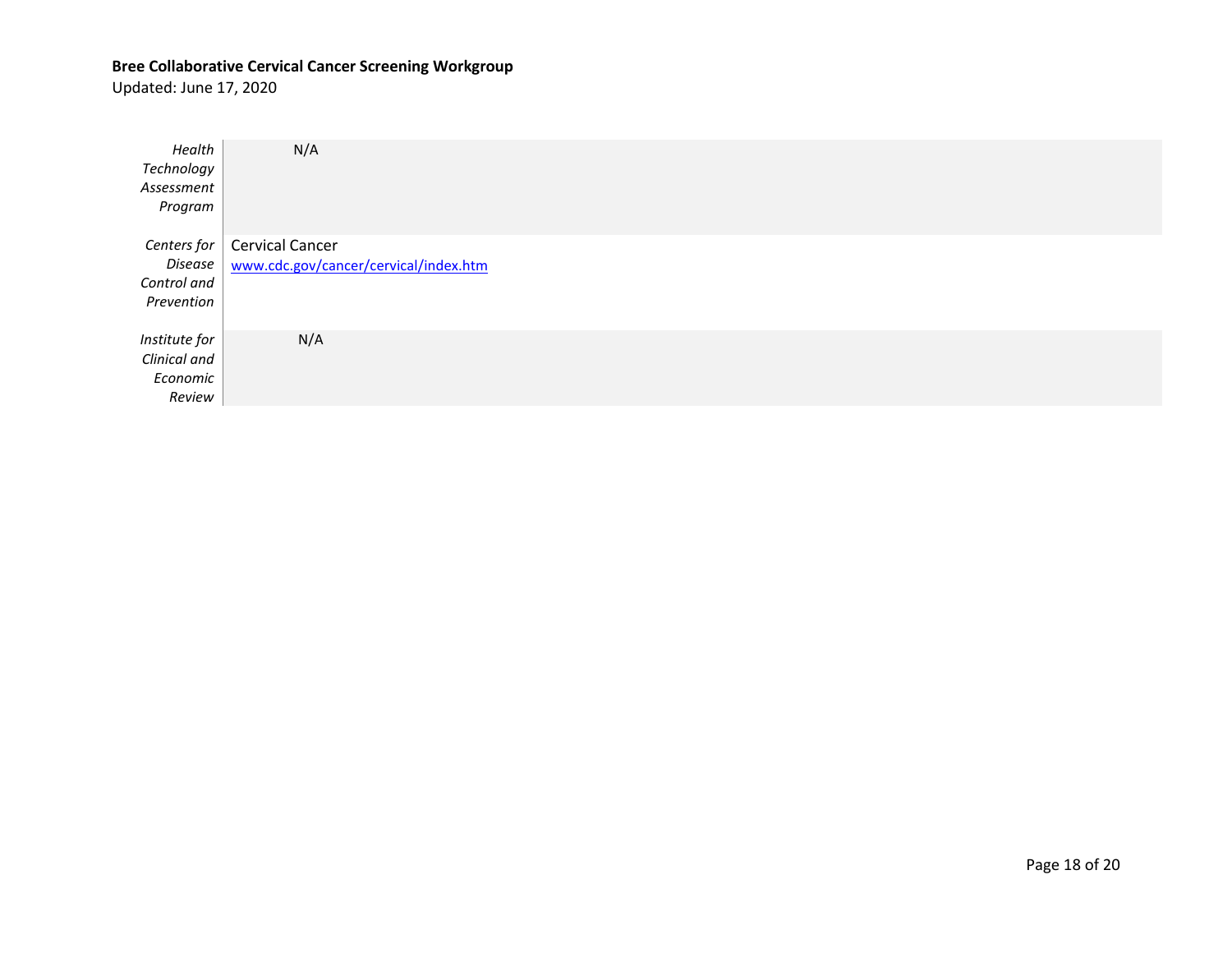Updated: June 17, 2020

## <span id="page-19-0"></span>**References**

<sup>1</sup> American Cancer Society. Lifetime Risk of Developing or Dying From Cancer. Revised January 13, 2020. Accessed: May 2021. Available: [www.cancer.org/cancer/cancer-basics/lifetime-probability-of-developing](http://www.cancer.org/cancer/cancer-basics/lifetime-probability-of-developing-or-dying-from-cancer.html)[or-dying-from-cancer.html](http://www.cancer.org/cancer/cancer-basics/lifetime-probability-of-developing-or-dying-from-cancer.html)

<sup>2</sup> McLaughlin K, Jacobson R, Breitkopf C, et al. Trends over time in Pap and Pap-HPV cotesting for cervical cancer screening [published online January 7, 2019]. J Womens Health.

3 Landy R, Pesola F, Castañón A, Sasieni P. Impact of cervical screening on cervical cancer mortality: estimation using stage-specific results from a nested case-control study. *Br J Cancer*. 2016;115(9):1140- 1146.

<sup>4</sup> Centers for Disease Control and Prevention. Human Papillomavirus: About HPV. Reviewed: October 29, 2020. Accessed: May 2021. Available[: www.cdc.gov/hpv/parents/about-hpv.html](http://www.cdc.gov/hpv/parents/about-hpv.html)

<sup>5</sup> Centers for Disease Control and Prevention. Cervical Cancer: Statistics. Reviewed: June 8, 2020. Accessed: May 2021. Available: [www.cdc.gov/cancer/cervical/statistics/index.htm](http://www.cdc.gov/cancer/cervical/statistics/index.htm)

<sup>6</sup> U.S. Cancer Statistics Working Group. U.S. Cancer Statistics Data Visualizations Tool, based on 2019 submission data (1999-2017): U.S. Department of Health and Human Services, Centers for Disease Control and Prevention and National Cancer Institute; www.cdc.gov/cancer/dataviz, released in June 2020.  $7$  Centers for Disease Control and Prevention. CDC Newsroom: An Estimated 92% of Cancers Caused by

HPV Could Be Prevented by Vaccine. Updated: August 22, 2019. Accessed: May 2021. Available: [www.cdc.gov/media/releases/2019/p0822-cancer-prevented-vaccine.html](http://www.cdc.gov/media/releases/2019/p0822-cancer-prevented-vaccine.html)

<sup>8</sup> Hirth J. Disparities in HPV vaccination rates and HPV prevalence in the United States: a review of the literature. *Hum Vaccin Immunother*. 2019;15(1):146-155.

<sup>9</sup> Elam-Evans LD, Yankey D, Singleton JA, Sterrett N, Markowitz LE, Williams CL, Fredua B, McNamara L, Stokley S. National, Regional, State, and Selected Local Area Vaccination Coverage Among Adolescents Aged 13-17 Years - United States, 2019. MMWR Morb Mortal Wkly Rep. 2020 Aug 21;69(33):1109-1116. <sup>10</sup> Screening for Cervical Cancer: Recommendation Statement. Am Fam Physician. 2019 Feb 15;99(4):Online. PMID: 30763053.

<sup>11</sup> Pratte MA, Griffin A, Ogazi C, et al. Racial/Ethnic Disparities in Cervical Cancer Screening Services Among Contractors of the Connecticut Breast and Cervical Cancer Early Detection Program. Health Equity. 2018;2(1):30-36.

<sup>12</sup> Johnson NL, Head KJ, Scott SF, Zimet GD. Persistent Disparities in Cervical Cancer Screening Uptake: Knowledge and Sociodemographic Determinants of Papanicolaou and Human Papillomavirus Testing Among Women in the United States. Public Health Rep. 2020 Jul/Aug;135(4):483-491.

<sup>13</sup> Landy R, Pesola F, Castañón A, Sasieni P. Impact of cervical screening on cervical cancer mortality: estimation using stage-specific results from a nested case-control study. Br J Cancer. 2016 Oct 25;115(9):1140-1146.

<sup>14</sup> Centers for Disease Control and Prevention. Human Papillomavirus: When to Get the HPV Vaccine. Reviewed: October 29, 2019. Accessed: May 2021. Available: [www.cdc.gov/hpv/parents/vaccine.html](http://www.cdc.gov/hpv/parents/vaccine.html) <sup>15</sup> Emberger J. The HPV Vaccine: Overcoming Barriers to Acceptance of a Medical Triumph. AMA J Ethics. 2015 Sep 1;17(9):854-7.

<sup>16</sup> Quattrone F, Canale A, Filippetti E, Tulipani A, Porretta A, Lopalco PL. Safety of HPV vaccines in the age of nonavalent vaccination. Minerva Pediatr. 2018 Feb;70(1):59-66.

<sup>17</sup> Stillo M, Carrillo Santisteve P, Lopalco PL. Safety of human papillomavirus vaccines: a review. Expert Opin Drug Saf. 2015 May;14(5):697-712.

<sup>18</sup> Bednarczyk RA. Addressing HPV vaccine myths: practical information for healthcare providers. Hum Vaccin Immunother. 2019;15(7-8):1628-1638.

 $19$  Gilkey MB, McRee AL. Provider communication about HPV vaccination: A systematic review. Hum Vaccin Immunother. 2016 Jun 2;12(6):1454-68.

<sup>20</sup> Screening for Cervical Cancer: Recommendation Statement. Am Fam Physician. 2019 Feb 15;99(4):Online. PMID: 30763053.